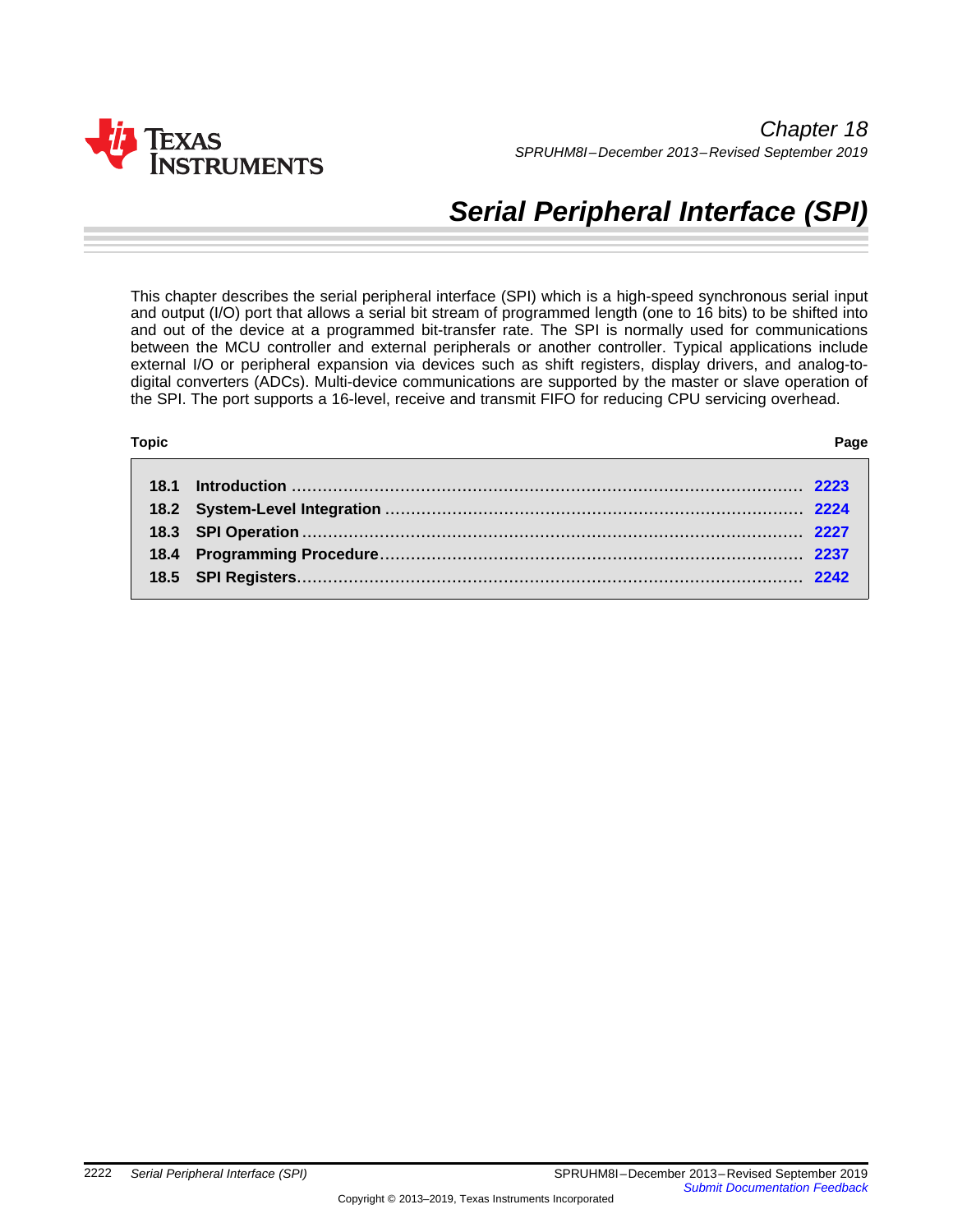#### <span id="page-1-0"></span>**18.1 Introduction**

#### *18.1.1 Features*

The SPI module features include:

- SPISOMI: SPI slave-output/master-input pin
- SPISIMO: SPI slave-input/master-output pin
- **SPISTE: SPI slave transmit-enable pin**
- SPICLK: SPI serial-clock pin

**NOTE:** All four pins can be used as GPIO if the SPI module is not used.

- Two operational modes: Master and Slave
- Baud rate: 125 different programmable rates. The maximum baud rate that can be employed is limited by the maximum speed of the I/O buffers used on the SPI pins. See the device-specific data manual for more details.
- Data word length: one to sixteen data bits
- Four clocking schemes (controlled by clock polarity and clock phase bits) include:
	- Falling edge without phase delay: SPICLK active-high. SPI transmits data on the falling edge of the SPICLK signal and receives data on the rising edge of the SPICLK signal.
	- Falling edge with phase delay: SPICLK active-high. SPI transmits data one half-cycle ahead of the falling edge of the SPICLK signal and receives data on the falling edge of the SPICLK signal.
	- Rising edge without phase delay: SPICLK inactive-low. SPI transmits data on the rising edge of the SPICLK signal and receives data on the falling edge of the SPICLK signal.
	- Rising edge with phase delay: SPICLK inactive-low. SPI transmits data one half-cycle ahead of the rising edge of the SPICLK signal and receives data on the rising edge of the SPICLK signal.
- Simultaneous receive and transmit operation (transmit function can be disabled in software)
- Transmitter and receiver operations are accomplished through either interrupt- driven or polled algorithm
- 16-level transmit/receive FIFO
- DMA support
- High-speed mode
- Delayed transmit control
- 3-wire SPI mode
- SPISTE inversion for digital audio interface receive mode on devices with two SPI modules

# *18.1.2 Block Diagram*

[Figure](#page-2-1) 18-1 shows the SPI CPU interfaces.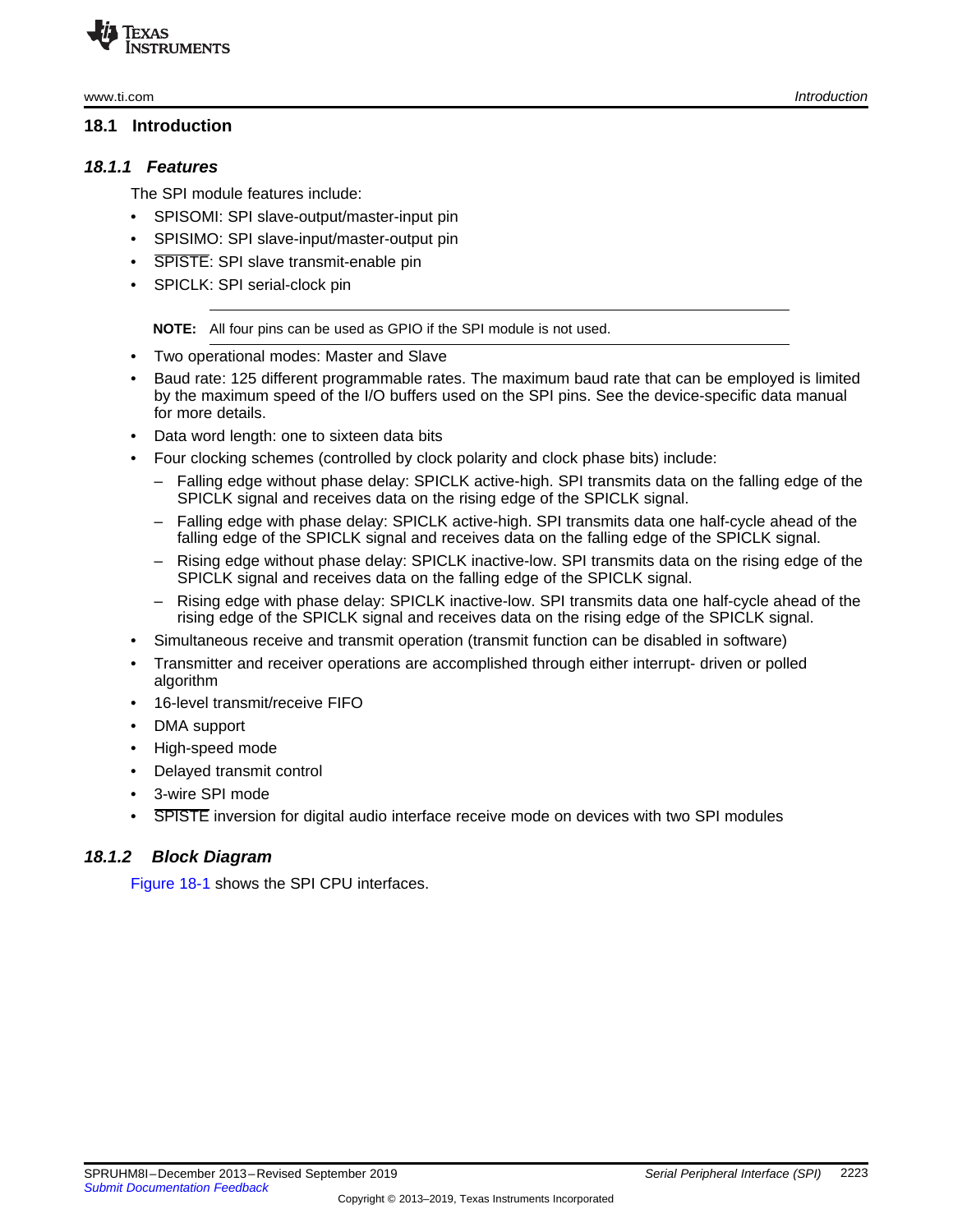

<span id="page-2-1"></span>

# <span id="page-2-0"></span>**18.2 System-Level Integration**

This section describes the various functionality that is applicable to the device integration. These features require configuration of other modules in the device that are not within the scope of this chapter.

# <span id="page-2-2"></span>*18.2.1 SPI Module Signals*

[Table](#page-2-2) 18-1 classifies and provides a summary of the SPI module signals.

| <b>Signal Name</b>       | <b>Description</b>                                                             |
|--------------------------|--------------------------------------------------------------------------------|
| <b>External Signals</b>  |                                                                                |
| <b>SPICLK</b>            | SPI clock                                                                      |
| <b>SPISIMO</b>           | SPI slave in, master out                                                       |
| <b>SPISOMI</b>           | SPI slave out, master in                                                       |
| <b>SPISTE</b>            | SPI slave transmit enable                                                      |
| <b>Control</b>           |                                                                                |
| <b>SPI Clock Rate</b>    | <b>LSPCLK</b>                                                                  |
| <b>Interrupt Signals</b> |                                                                                |
| SPIINT/SPIRXINT          | Transmit interrupt/ Receive Interrupt in non FIFO mode (referred to as SPIINT) |
|                          | Receive interrupt in FIFO mode                                                 |
| <b>SPITXINT</b>          | Transmit interrupt in FIFO mode                                                |
| <b>DMA Triggers</b>      |                                                                                |
| <b>SPITXDMA</b>          | Transmit request to DMA                                                        |
| <b>SPIRXDMA</b>          | Receive request to DMA                                                         |

| Table 18-1. SPI Module Signal Summary |  |  |  |  |
|---------------------------------------|--|--|--|--|
|---------------------------------------|--|--|--|--|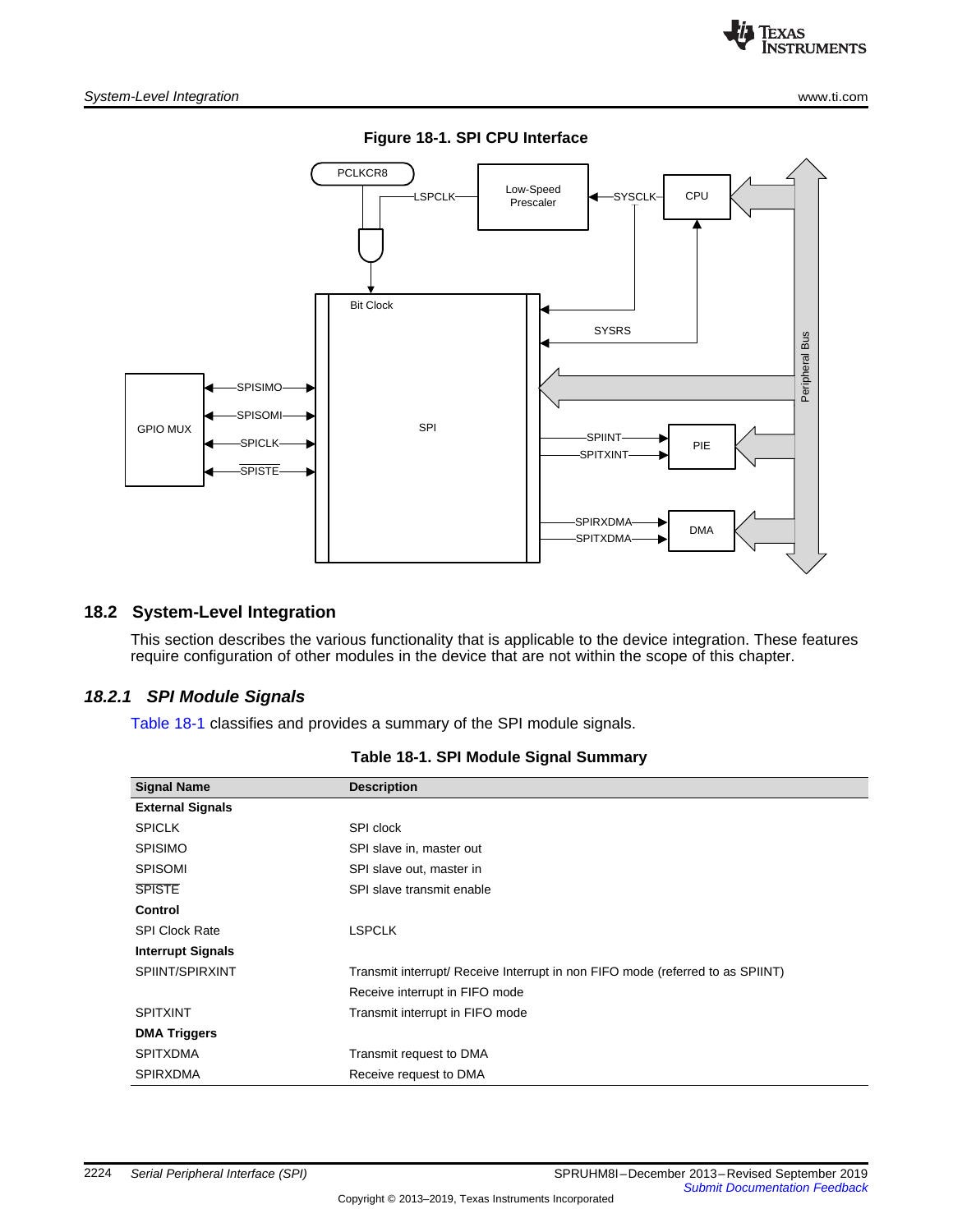

#### **Special Considerations**

The SPISTE signal provides the ability to gate any spurious clock and data pulses when the SPI is in slave mode. An active SPISTE will not allow the slave to receive data. This prevents the SPI slave from losing synchronization with the master. It is this reason that TI does not recommend that the SPISTE always be tied to the active state.

If the SPI slave does ever lose synchronization with the master, toggling SPISWRESET will reset internal bit counter as well as the various status flags in the module. By resetting the bit counter, the SPI will interpret the next clock transition as the first bit of a new transmission. The register bit fields which are reset by SPISWRESET can be found in [Section](#page-9-0) 18.5

### **Configuring a GPIO to emulate SPISTE**

In many systems, a SPI master may be connected to multiple SPI slaves using multiple instances of SPISTE. Though this SPI module does not natively support multiple SPISTE signals, it is possible to emulate this behavior in software using GPIOs. In this configuration, the SPI must be configured as the master. Rather than using the GPIO Mux to select SPISTE, the application would configure pins to be GPIO outputs, one GPIO per SPI slave. Before transmitting any data, the application would drive the desired GPIO to the active state. Immediately after the transmission has been completed, the GPIO chip select would be driven to the inactive state. This process can be repeated for many slaves which share the SPICLK, SPISIMO, and SPISOMI lines.

# *18.2.2 Configuring Device Pins*

The GPIO mux registers must be configured to connect this peripheral to the device pins. To avoid glitches on the pins, the GPyGMUX bits must be configured first (while keeping the corresponding GPyMUX bits at the default of zero), followed by writing the GPyMUX register to the desired value.

Some IO functionality is defined by GPIO register settings independent of this peripheral. For input signals, the GPIO input qualification should be set to asynchronous mode by setting the appropriate GPxQSELn register bits to 11b. The internal pullups can be configured in the GPyPUD register.

See the *GPIO* chapter for more details on GPIO mux and settings.

#### **18.2.2.1 GPIOs Required for High-Speed Mode**

The high-speed mode of the SPI is available on the specified GPIO mux options in the device datasheet. To enable the high-speed enhancements, set SPICCR.HS\_MODE to 1. Ensure that the capacitive loading on the pin does not exceed the value stated in the device Data Manual.

When not operating in high-speed mode, or if the capacitive loading on the pins exceed the value stated in the device Data Manual, SPICCR.HS\_MODE should be set to 0.

# <span id="page-3-0"></span>*18.2.3 SPI Interrupts*

This section includes information on the available interrupts present in the SPI module.

The SPI module contains two interrupt lines: SPIINT/SPIRXINT and SPITXINT. When the SPI is operating in non-FIFO mode, all available interrupts are routed together to generate the single SPIINT interrupt. When FIFO mode is used, both SPIRXINT and SPITXINT can be generated.

#### **SPIINT/SPIRXINT**

When the SPI is operating in non-FIFO mode, the interrupt generated is called SPIINT. If FIFO enhancements are enabled, the interrupt is called SPIRXINT. These interrupts share the same interrupt vector in the Peripheral Interrupt Expansion (PIE) block.

In non-FIFO mode, two conditions can trigger an interrupt: a transmission is complete (INT\_FLAG), or there is overrun in the receiver (OVERRUN\_FLAG). Both of these conditions share the same interrupt vector: SPIINT.

The transmission complete flag (INT\_FLAG) indicates that the SPI has completed sending or receiving the last bit and is ready to be serviced. At the same time this bit is set, the received character is placed in the receiver buffer (SPIRXBUF). The INT\_FLAG will generate an interrupt on the SPIINT vector if the SPIINTENA bit is set.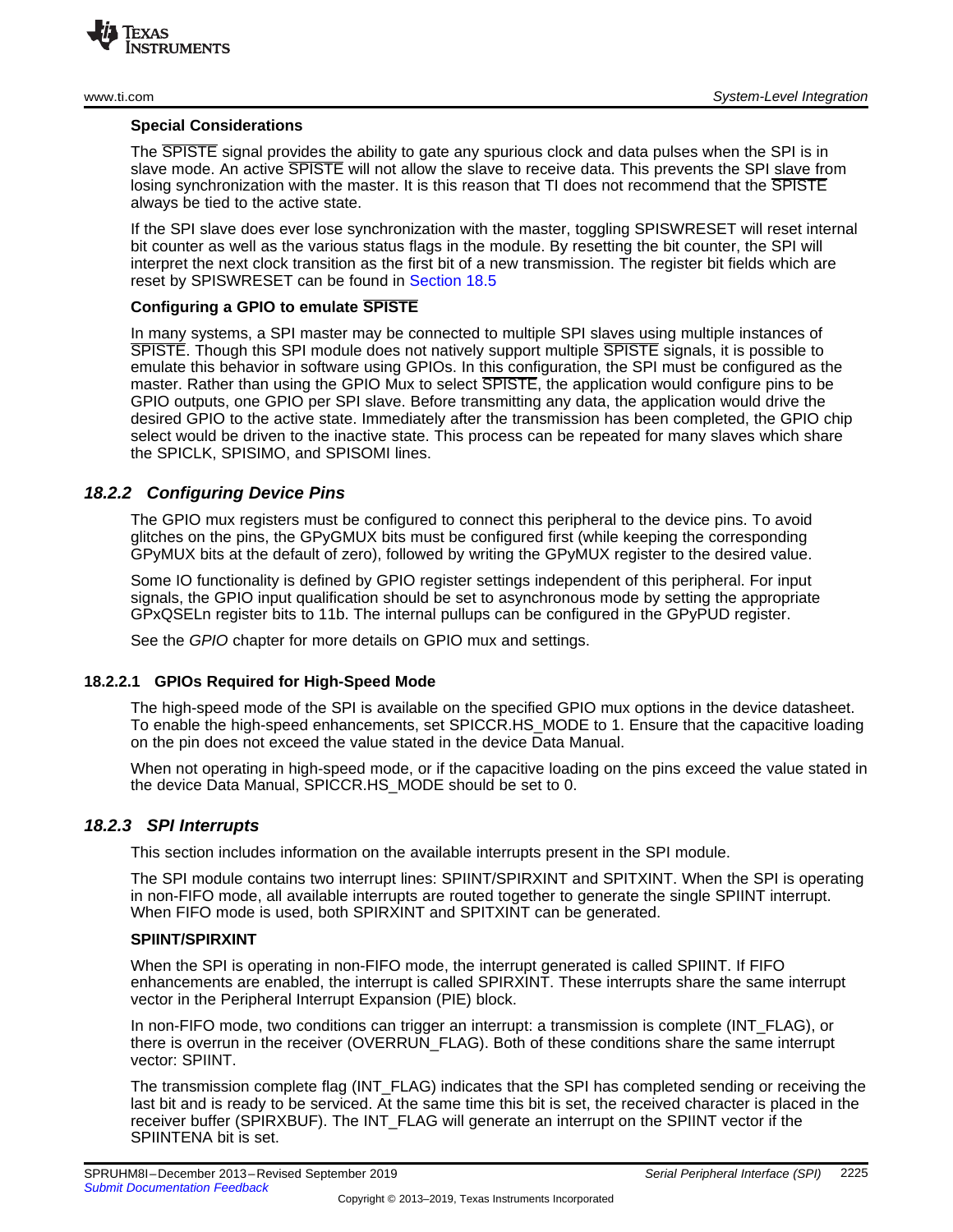

previous transmission(s) that have been shifted to the left (shown in [Example](#page-4-0) 18-1).

# <span id="page-4-0"></span>*Example 18-1. Transmission of Bit From SPIRXBUF*

Conditions:

- 1. Transmission character length = 1 bit (specified in bits SPICHAR)
- 2. The current value of SPIDAT = 737Bh

| <b>SPIDAT (before transmission)</b>  |  |  |  |  |  |  |  |  |  |  |  |              |                     |
|--------------------------------------|--|--|--|--|--|--|--|--|--|--|--|--------------|---------------------|
|                                      |  |  |  |  |  |  |  |  |  |  |  |              |                     |
| <b>SPIDAT (after transmission)</b>   |  |  |  |  |  |  |  |  |  |  |  |              |                     |
| (TXed) $0 \leftarrow$                |  |  |  |  |  |  |  |  |  |  |  | $\mathbf{v}$ | $\leftarrow$ (RXed) |
| <b>SPIRXBUF (after transmission)</b> |  |  |  |  |  |  |  |  |  |  |  |              |                     |
|                                      |  |  |  |  |  |  |  |  |  |  |  |              |                     |

 $(1)$  x = 1 if SPISOMI data is high; x = 0 if SPISOMI data is low; master mode is assumed.

# *18.3.5 Baud Rate Selection*

The SPI module supports 125 different baud rates and four different clock schemes. Depending on whether the SPI clock is in slave or master mode, the SPICLK pin can receive an external SPI clock signal or provide the SPI clock signal, respectively.

- In the slave mode, the SPI clock is received on the SPICLK pin from the external source, and can be no greater than the LSPCLK frequency divided by 4.
- In the master mode, the SPI clock is generated by the SPI and is output on the SPICLK pin, and can be no greater than the LSPCLK frequency divided by 4.
	- **NOTE:** The baud rate should be configured to not exceed the maximum rated GPIO toggle frequency. Refer to the device Data Manual for the maximum GPIO toggle frequency

[Example](#page-4-1) 18-2 shows how to determine the SPI baud rates.

# <span id="page-4-1"></span>*Example 18-2. Baud Rate Determination*



The following example shows how to calculate the baud rate of the SPI module in standard SPI mode  $(HS_MODE=0)$ .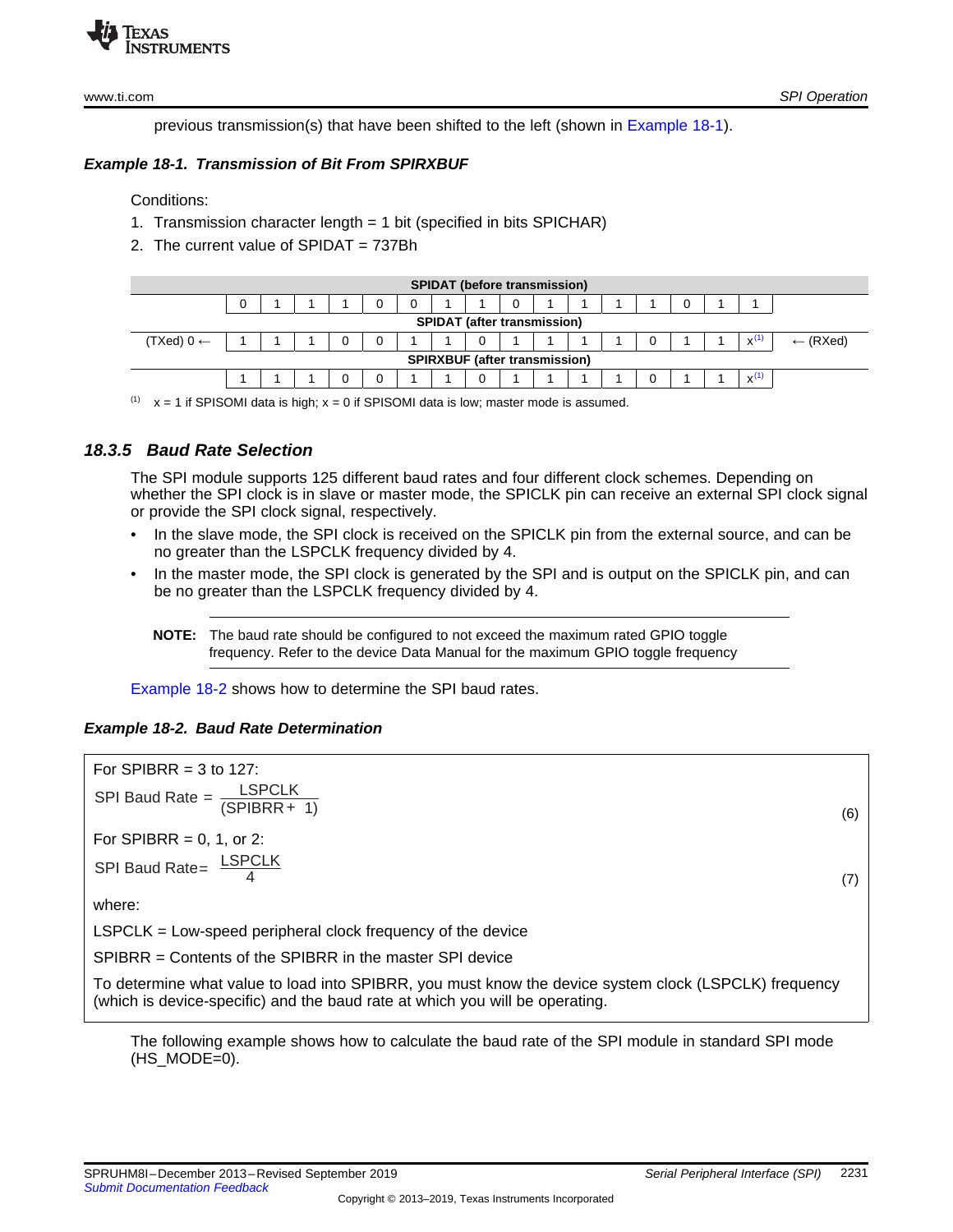**RUMENTS** 

Texas

*SPI Operation* [www.ti.com](http://www.ti.com)

*Example 18-3. Baud Rate Calculation in Non-High Speed Mode (HS\_MODE=0)*

 $\begin{aligned} \mathsf{SPI}\; \mathsf{Baud}\; \mathsf{Rate} = \frac{\mathsf{LSPCLK}}{\mathsf{SPIBRR} + 1'} \quad \mathsf{LSPCLK} = 50\;\mathsf{MHz} \end{aligned}$  $50 \times 10^6$  $3 + 1$ 12.5 *Mbps* =  $=\frac{LSPCLN}{SPIBRR + 1}$  LSPCLK =  $=\frac{50 \times 1}{3+1}$ (8)

# *18.3.6 SPI Clocking Schemes*

The clock polarity select bit (CLKPOLARITY) and the clock phase select bit (CLK\_PHASE) control four different clocking schemes on the SPICLK pin. CLKPOLARITY selects the active edge, either rising or falling, of the clock. CLK\_PHASE selects a half-cycle delay of the clock. The four different clocking schemes are as follows:

- Falling Edge Without Delay. The SPI transmits data on the falling edge of the SPICLK and receives data on the rising edge of the SPICLK.
- Falling Edge With Delay. The SPI transmits data one half-cycle ahead of the falling edge of the SPICLK signal and receives data on the falling edge of the SPICLK signal.
- Rising Edge Without Delay. The SPI transmits data on the rising edge of the SPICLK signal and receives data on the falling edge of the SPICLK signal.
- Rising Edge With Delay. The SPI transmits data one half-cycle ahead of the rising edge of the SPICLK signal and receives data on the rising edge of the SPICLK signal.

The selection procedure for the SPI clocking scheme is shown in [Table](#page-5-0) 18-3. Examples of these four clocking schemes relative to transmitted and received data are shown in [Figure](#page-6-0) 18-7.

<span id="page-5-0"></span>

| <b>SPICLK Scheme</b>       | <b>CLKPOLARITY</b> | CLK PHASE <sup>(1)</sup> |
|----------------------------|--------------------|--------------------------|
| Rising edge without delay  |                    |                          |
| Rising edge with delay     |                    |                          |
| Falling edge without delay |                    |                          |
| Falling edge with delay    |                    |                          |

### **Table 18-3. SPI Clocking Scheme Selection Guide**

(1) The description of CLK\_PHASE and CLKPOLARITY differs between manufacturers. For proper operation, select the desired waveform to determine the clock phase and clock polarity settings.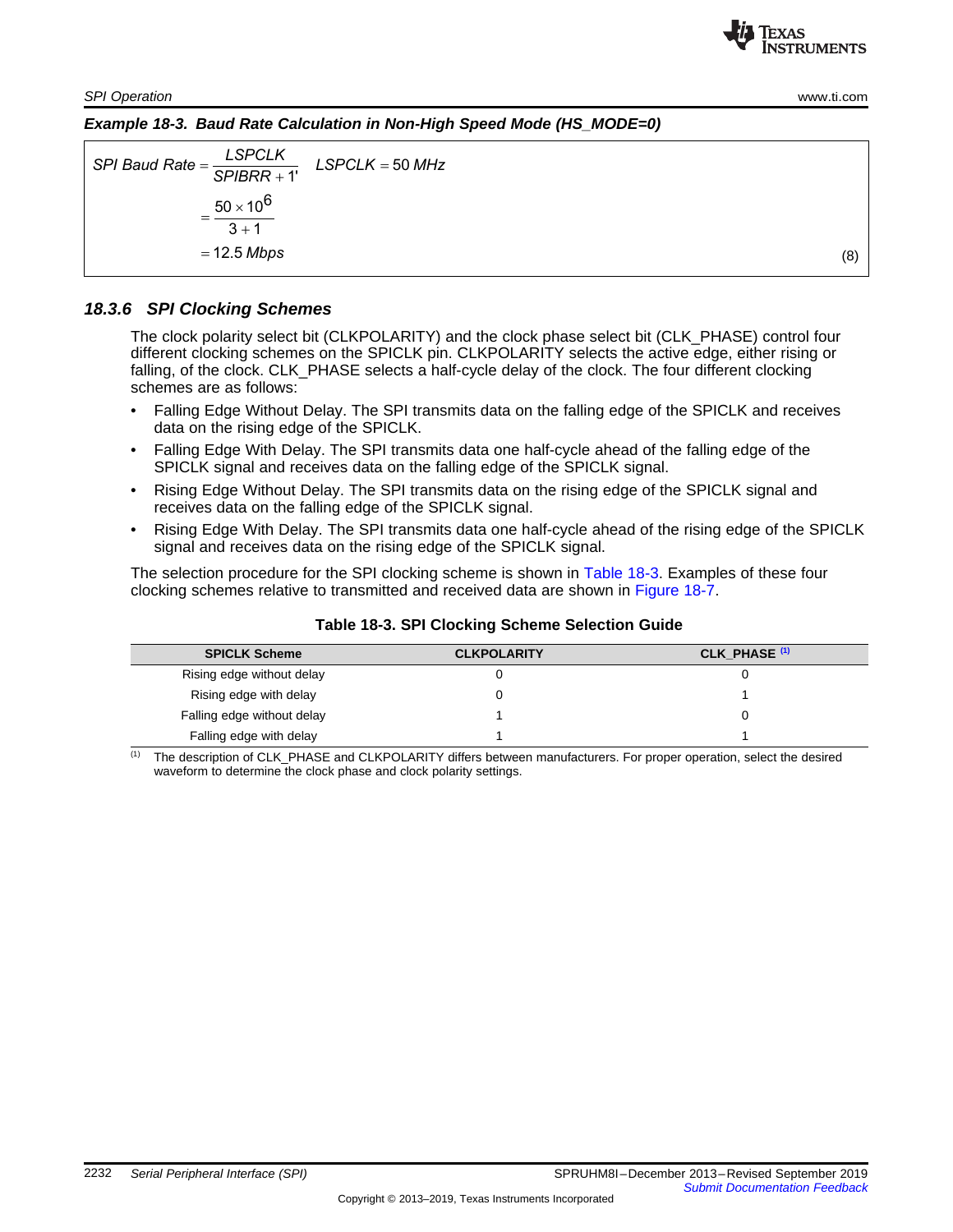<span id="page-6-0"></span>

SPICLK symmetry is retained only when the result of (SPIBRR+1) is an even value. When (SPIBRR + 1) is an odd value and SPIBRR is greater than 3, SPICLK becomes asymmetrical. The low pulse of SPICLK is one LSPCLK cycle longer than the high pulse when CLKPOLARITY bit is clear (0). When CLKPOLARITY bit is set to 1, the high pulse of the SPICLK is one LSPCLK cycle longer than the low pulse, as shown in [Figure](#page-6-1) 18-8.

#### <span id="page-6-1"></span>**Figure 18-8. SPI: SPICLK-LSPCLK Characteristic When (BRR + 1) is Odd, BRR > 3, and CLKPOLARITY = 1**



# *18.3.7 SPI FIFO Description*

The following steps explain the FIFO features and help with programming the SPI FIFOs:

- 1. **Reset.** At reset the SPI powers up in standard SPI mode and the FIFO function is disabled. The FIFO registers SPIFFTX, SPIFFRX and SPIFFCT remain inactive.
- 2. **Standard SPI.** The standard 28x SPI mode will work with SPIINT/SPIRXINT as the interrupt source.
- 3. **Mode change.** FIFO mode is enabled by setting the SPIFFENA bit to 1 in the SPIFFTX register. SPIRST can reset the FIFO mode at any stage of its operation.
- 4. **Active registers.** All the SPI registers and SPI FIFO registers SPIFFTX, SPIFFRX, and SPIFFCT will be active.
- 5. **Interrupts.** FIFO mode has two interrupts one for the transmit FIFO, SPITXINT and one for the receive FIFO, SPIRXINT. SPIRXINT is the common interrupt for SPI FIFO receive, receive error and receive FIFO overflow conditions. The single SPIINT for both transmit and receive sections of the standard SPI will be disabled and this interrupt will service as SPI receive FIFO interrupt. For more information, refer to [Section](#page-3-0) 18.2.3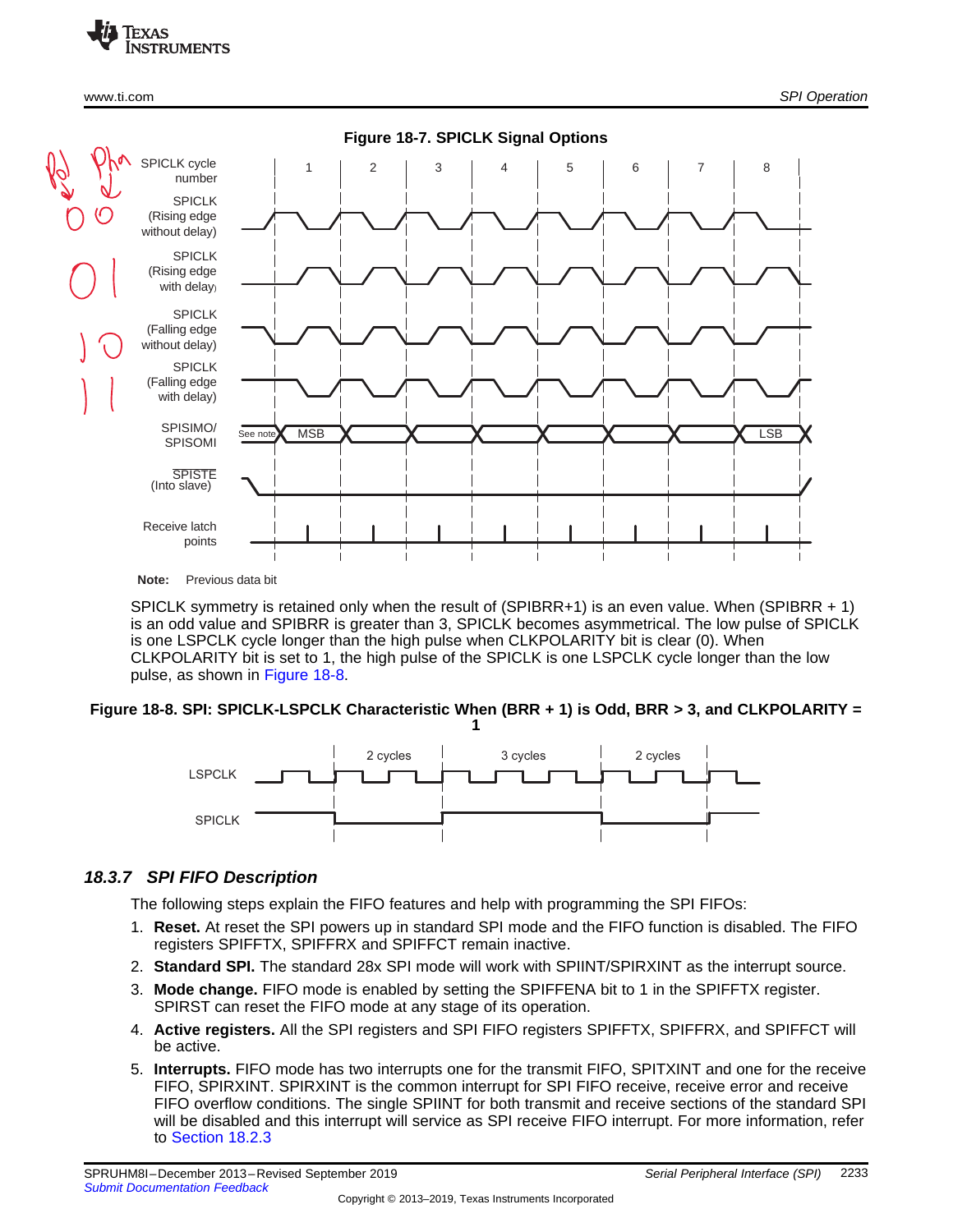

# <span id="page-7-0"></span>**18.4 Programming Procedure**

This section describes the procedure for configuring the SPI for the various modes of operation.

# *18.4.1 Initialization Upon Reset*

A system reset forces the SPI peripheral into the following default configuration:

- Unit is configured as a slave module (MASTER SLAVE = 0)
- Transmit capability is disabled  $(TALK = 0)$
- Data is latched at the input on the falling edge of the SPICLK signal
- Character length is assumed to be one bit
- SPI interrupts are disabled
- Data in SPIDAT is reset to 0000h

# *18.4.2 Configuring the SPI*

This section describes the procedure in which to configure the SPI module for operation. To prevent unwanted and unforeseen events from occurring during or as a result of initialization changes, clear the SPISWRESET bit before making initialization changes, and then set this bit after initialization is complete. While the SPI is held in reset (SPISWRESET = 0), configuration may be changed in any order. The following list shows the SPI configuration procedure in a logical order. However, the SPI registers can be written with single 16-bit writes, so the order is not required with the exception of SPISWRESET.

To change the SPI configuration:

- Step 1. Clear the SPI Software Reset bit (SPISWRESET) to 0 to force the SPI to the reset state.
- Step 2. Configure the SPI as desired:
	- Select either master or slave mode (MASTER\_SLAVE).
	- Choose SPICLK polarity and phase (CLKPOLARITY and CLK\_PHASE).
	- Set the desired baud rate (SPIBRR).
	- Enable high speed mode if desired (HS\_MODE).
	- Set the SPI character length (SPICHAR).
	- Clear the SPI Flags (OVERRUN\_FLAG, INT\_FLAG).
	- Enable SPISTE inversion (STEINV) if needed.
	- Enable 3-wire mode (TRIWIRE) if needed.
	- If using FIFO enhancements:
		- Enable the FIFO enhancements (SPIFFENA).
		- Clear the FIFO Flags (TXFFINTCLR, RXFFOVFCLR, and RXFFINTCLR).
		- Release transmit and receive FIFO resets (TXFIFO and RXFIFORESET).
		- Release SPI FIFO channels from reset (SPIRST).

# Step 3. If interrupts are used:

- In non-FIFO mode, enable the receiver overrun and/or SPI interrupts (OVERRUNINTENA and SPIINTENA).
- In FIFO mode, set the transmit and receive interrupt levels (TXFFIL and RXFFIL) then enable the interrupts (TXFFIENA and RXFFIENA).

Step 4. Set SPISWRESET to 1 to release the SPI from the reset state.

**NOTE:** Do not change the SPI configuration when communication is in progress.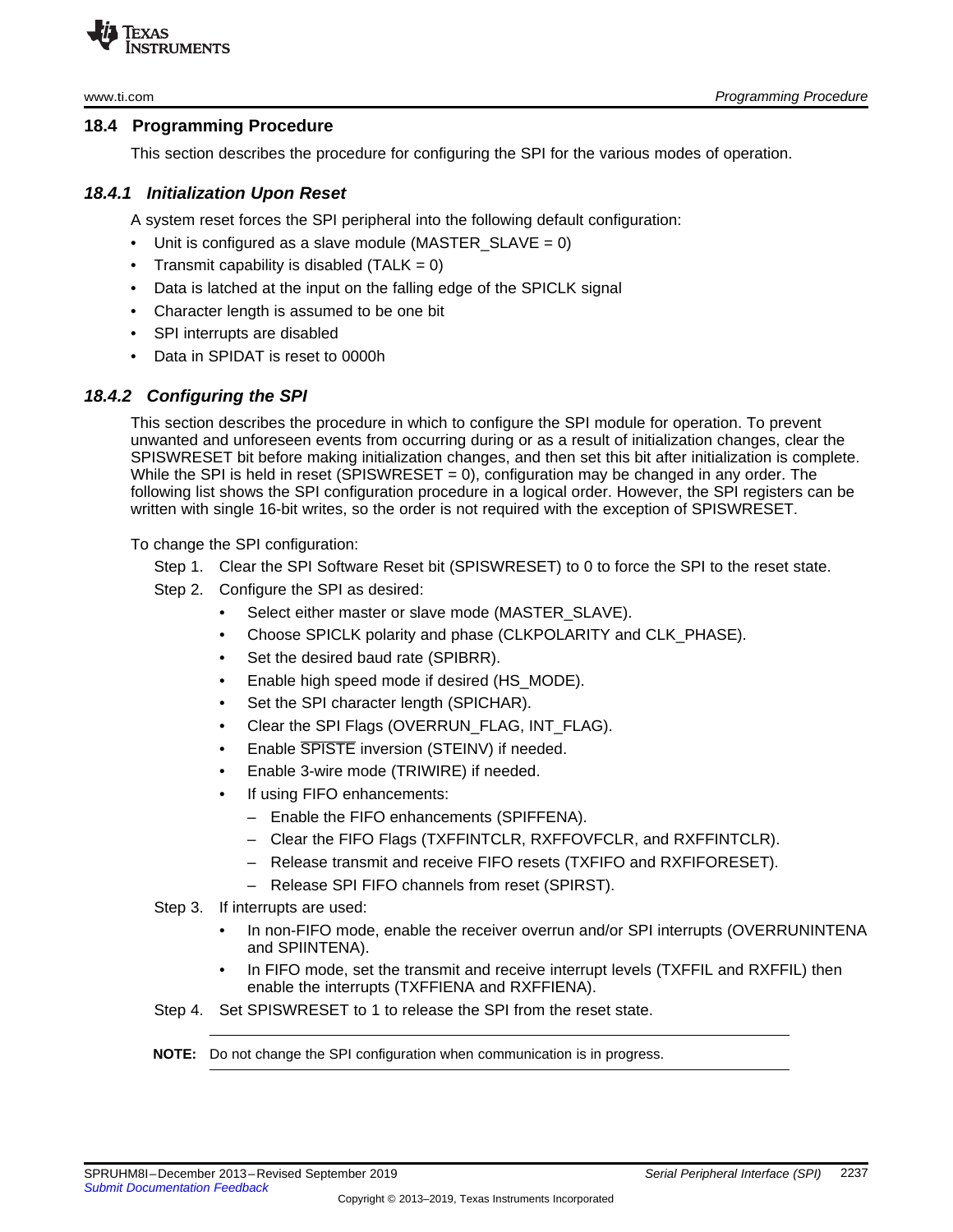

|                                           | Figure 18-11. Five Bits per Character                                                                                              |
|-------------------------------------------|------------------------------------------------------------------------------------------------------------------------------------|
| Master SPI<br>Int flag                    |                                                                                                                                    |
| Slave SPI<br>Int flag                     |                                                                                                                                    |
| SPISOMI<br>from slave                     | DEFG<br>A B C<br>H<br>K<br>J<br>$\overline{7}$<br>5<br>3<br>$\overline{7}$<br>6<br>5<br>6<br>$\overline{4}$<br>3<br>$\overline{4}$ |
| <b>SPISIMO</b><br>from master             |                                                                                                                                    |
| SPICLK signal options:                    |                                                                                                                                    |
| CLOCK POLARITY = 0<br>$CLOCK PHASE = 0$   |                                                                                                                                    |
| CLOCK POLARITY = 0<br>$CLOCK PHASE = 1$   |                                                                                                                                    |
| CLOCK POLARITY = $1$<br>$CLOCK PHASE = 0$ |                                                                                                                                    |
| CLOCK POLARITY = $1$<br>$CLOCK PHASE = 1$ |                                                                                                                                    |
| <b>SPISTE</b>                             | $\mathcal{L}$                                                                                                                      |

- A Slave writes 0D0h to SPIDAT and waits for the master to shift out the data.
- B Master sets the slave SPISTE signal low (active).
- C Master writes 058h to SPIDAT, which starts the transmission procedure.
- D First byte is finished and sets the interrupt flags.
- E Slave reads 0Bh from its SPIRXBUF (right-justified).
- F Slave writes 04Ch to SPIDAT and waits for the master to shift out the data.
- G Master writes 06Ch to SPIDAT, which starts the transmission procedure.
- H Master reads 01Ah from the SPIRXBUF (right-justified).
- I Second byte is finished and sets the interrupt flags.
- J Master reads 89h and the slave reads 8Dh from their respective SPIRXBUF. After the user's software masks off the unused bits, the master receives 09h and the slave receives 0Dh.
- K Master clears the slave SPISTE signal high (inactive).

#### *18.4.5 SPI 3-Wire Mode Code Examples*

In addition to the normal SPI initialization, to configure the SPI module for 3-wire mode, the TRIWIRE bit (SPIPRI.0) must be set to 1. After initialization, there are several considerations to take into account when transmitting and receiving data in 3-wire master and slave mode. The following examples demonstrate these considerations.

In 3-wire master mode, SPICLKx, SPISTEx, and SPISIMOx pins must be configured as SPI pins (SPISOMIx pin can be configured as non-SPI pin). When the master transmits, it receives the data it transmits (because SPISIMOx and SPISOMIx are connected internally in 3-wire mode). Therefore, the junk data received must be cleared from the receive buffer every time data is transmitted.

#### *Example 18-4. 3-Wire Master Mode Transmit*

Uint16 data; Uint16 dummy;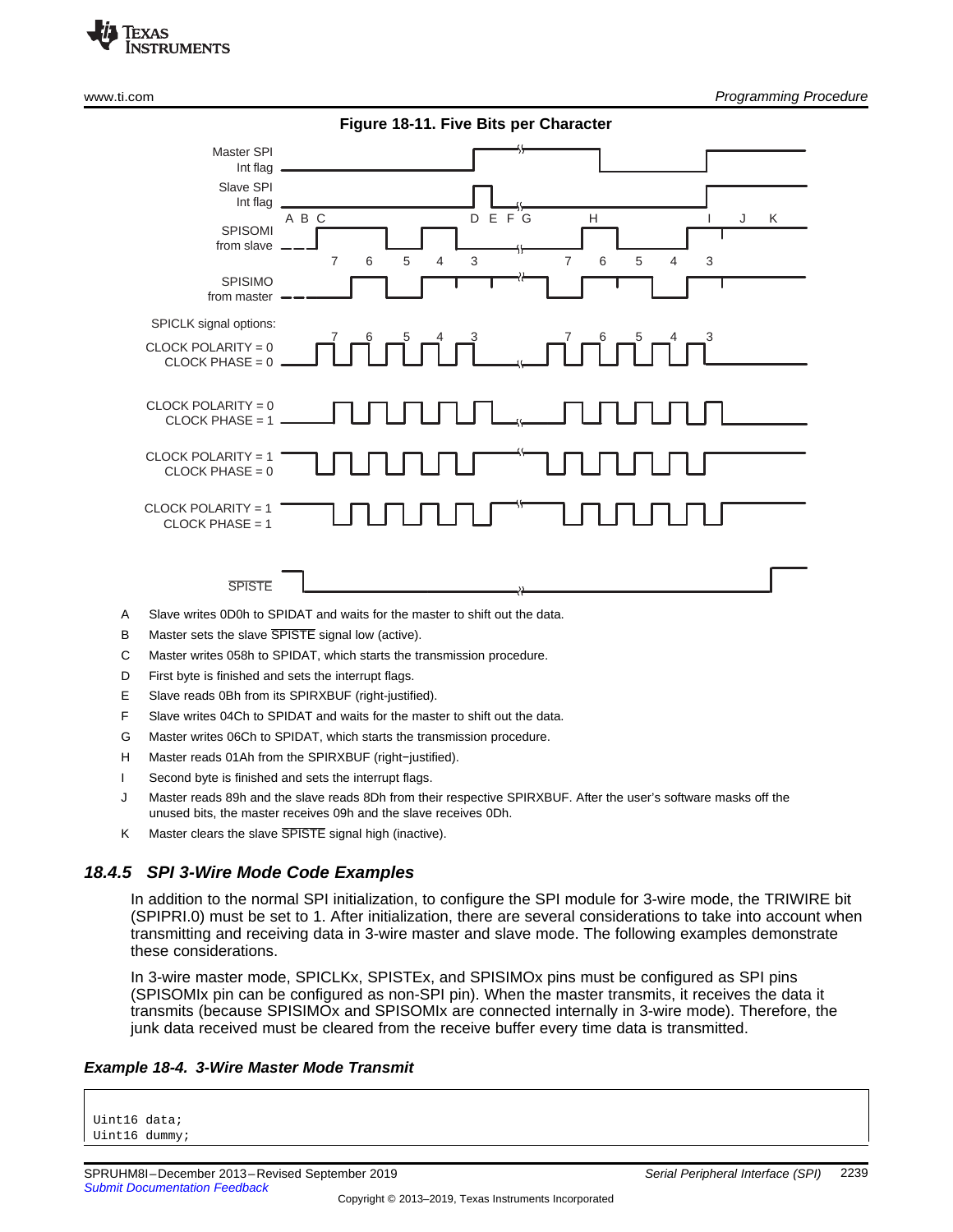

# <span id="page-9-0"></span>**18.5 SPI Registers**

This section describes the Serial Peripheral Interface registers. It is important to note that the SPI registers only allow 16-bit accesses.

# *18.5.1 SPI Base Addresses*

| <b>Device Registers</b> | <b>Register Name</b> | <b>Start Address</b> | <b>End Address</b> |
|-------------------------|----------------------|----------------------|--------------------|
| SpiaRegs                | SPI REGS             | 0x0000 6100          | 0x0000 610F        |
| SpibRegs                | SPI REGS             | 0x0000 6110          | 0x0000 611F        |
| SpicRegs                | SPI REGS             | 0x0000 6120          | 0x0000 612F        |

#### **Table 18-6. SPI Base Address Table**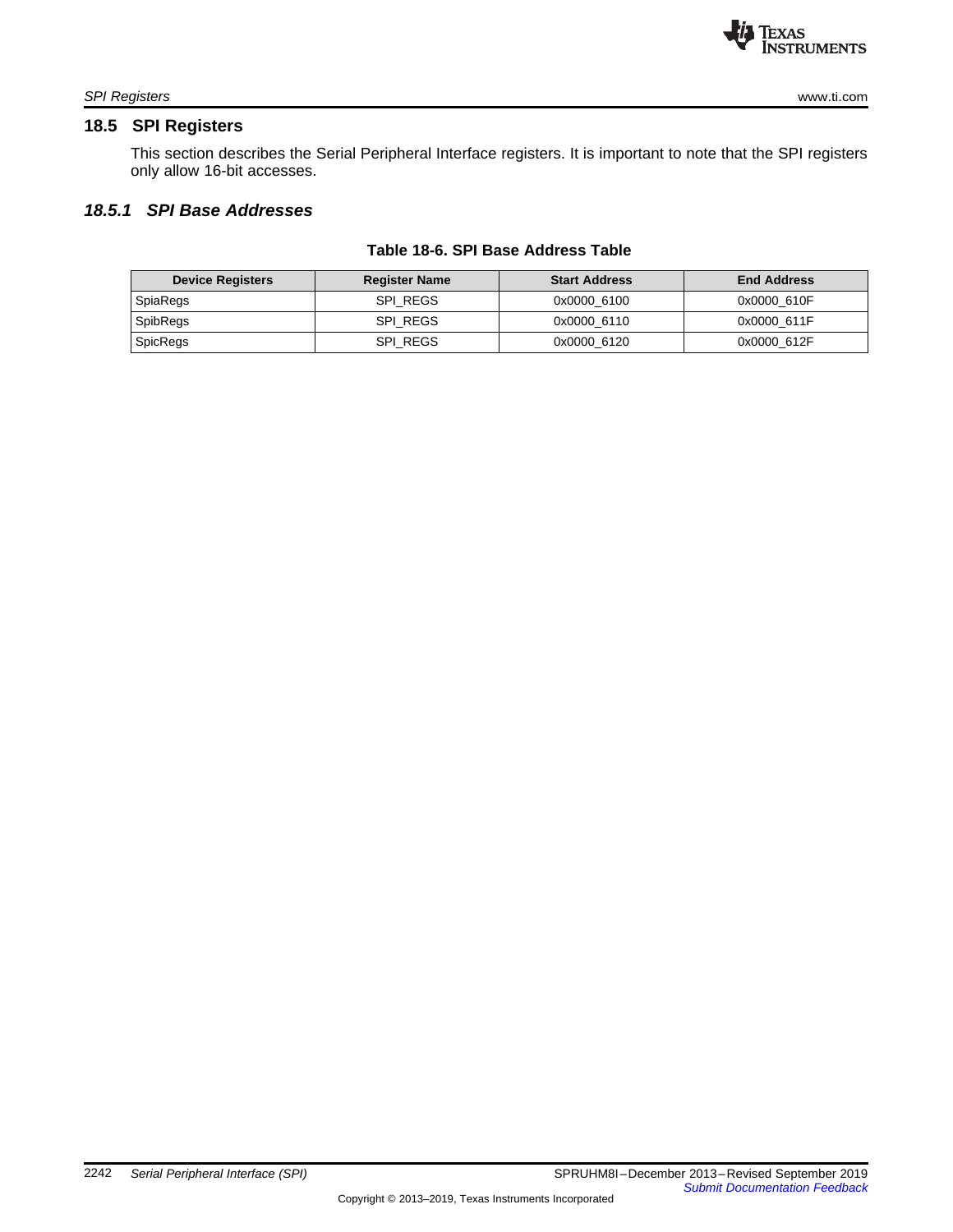# *18.5.2 SPI\_REGS Registers*

[Table](#page-10-0) 18-7 lists the SPI\_REGS registers. All register offset addresses not listed in [Table](#page-10-0) 18-7 should be considered as reserved locations and the register contents should not be modified.

<span id="page-10-0"></span>

| <b>Offset</b>  | Acronym         | <b>Register Name</b>                  | <b>Write Protection</b> | <b>Section</b> |
|----------------|-----------------|---------------------------------------|-------------------------|----------------|
| 0h             | <b>SPICCR</b>   | SPI Configuration Control Register    |                         | Go             |
| 1 <sub>h</sub> | <b>SPICTL</b>   | <b>SPI Operation Control Register</b> |                         | Go             |
| 2h             | <b>SPISTS</b>   | <b>SPI Status Register</b>            |                         | Go             |
| 4h             | <b>SPIBRR</b>   | SPI Baud Rate Register                |                         | Go             |
| 6h             | <b>SPIRXEMU</b> | SPI Emulation Buffer Register         |                         | Go             |
| 7h             | <b>SPIRXBUF</b> | SPI Serial Input Buffer Register      |                         | Go             |
| 8h             | <b>SPITXBUF</b> | SPI Serial Output Buffer Register     |                         | Go             |
| 9h             | <b>SPIDAT</b>   | <b>SPI Serial Data Register</b>       |                         | Go             |
| Ah             | <b>SPIFFTX</b>  | SPI FIFO Transmit Register            |                         | Go             |
| <b>Bh</b>      | <b>SPIFFRX</b>  | SPI FIFO Receive Register             |                         | Go             |
| Ch             | <b>SPIFFCT</b>  | <b>SPI FIFO Control Register</b>      |                         | Go             |
| Fh             | <b>SPIPRI</b>   | <b>SPI Priority Control Register</b>  |                         | Go             |

#### **Table 18-7. SPI\_REGS Registers**

<span id="page-10-1"></span>Complex bit access types are encoded to fit into small table cells. [Table](#page-10-1) 18-8 shows the codes that are used for access types in this section.

| <b>Access Type</b>              | Code    | <b>Description</b>                                                                                                                                                                                                                                                                                           |
|---------------------------------|---------|--------------------------------------------------------------------------------------------------------------------------------------------------------------------------------------------------------------------------------------------------------------------------------------------------------------|
| <b>Read Type</b>                |         |                                                                                                                                                                                                                                                                                                              |
| R                               | R       | Read                                                                                                                                                                                                                                                                                                         |
| <b>RC</b>                       | R<br>C  | Read<br>to Clear                                                                                                                                                                                                                                                                                             |
| <b>Write Type</b>               |         |                                                                                                                                                                                                                                                                                                              |
| W                               | W       | Write                                                                                                                                                                                                                                                                                                        |
| W1C                             | W<br>1C | Write<br>1 to clear                                                                                                                                                                                                                                                                                          |
| <b>Reset or Default Value</b>   |         |                                                                                                                                                                                                                                                                                                              |
| $-n$                            |         | Value after reset or the default<br>value                                                                                                                                                                                                                                                                    |
| <b>Register Array Variables</b> |         |                                                                                                                                                                                                                                                                                                              |
| i,j,k,l,m,n                     |         | When these variables are used in<br>a register name, an offset, or an<br>address, they refer to the value of<br>a register array where the register<br>is part of a group of repeating<br>registers. The register groups form<br>a hierarchical structure and the<br>array is represented with a<br>formula. |
| V                               |         | When this variable is used in a<br>register name, an offset, or an<br>address it refers to the value of a<br>register array.                                                                                                                                                                                 |

#### **Table 18-8. SPI\_REGS Access Type Codes**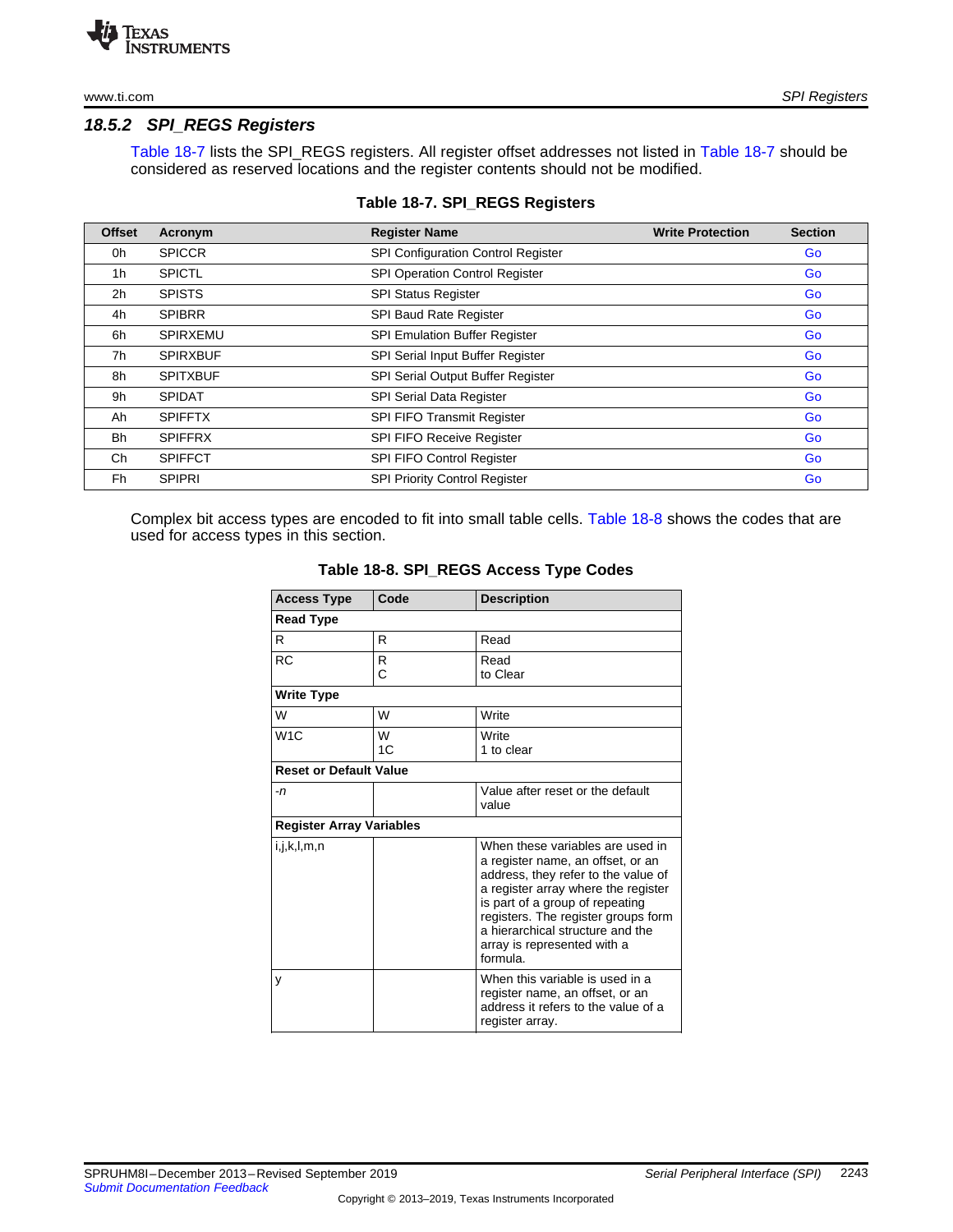# <span id="page-11-0"></span>**18.5.2.1 SPICCR Register (Offset = 0h) [reset = 0h]**

SPICCR is shown in [Figure](#page-11-1) 18-14 and described in [Table](#page-11-2) 18-9.

Return to the [Summary](#page-10-0) Table.

SPICCR controls the setup of the SPI for operation.

#### **Figure 18-14. SPICCR Register**

<span id="page-11-1"></span>

| 15                | 14                 | 13       | 12            |  | 10             |  |  |  |
|-------------------|--------------------|----------|---------------|--|----------------|--|--|--|
| <b>RESERVED</b>   |                    |          |               |  |                |  |  |  |
|                   |                    |          | $R-0h$        |  |                |  |  |  |
|                   |                    |          |               |  |                |  |  |  |
| <b>SPISWRESET</b> | <b>CLKPOLARITY</b> | HS_MODE  | <b>SPILBK</b> |  | <b>SPICHAR</b> |  |  |  |
| R/W-0h            | $R/W-0h$           | $R/W-0h$ | $R/W-0h$      |  | $R/W-0h$       |  |  |  |

# **Table 18-9. SPICCR Register Field Descriptions**

<span id="page-11-2"></span>

| <b>Bit</b>     | <b>Field</b>       | <b>Type</b> | Reset | <b>Description</b>                                                                                                                                                                                                                                                                                                                                                                       |
|----------------|--------------------|-------------|-------|------------------------------------------------------------------------------------------------------------------------------------------------------------------------------------------------------------------------------------------------------------------------------------------------------------------------------------------------------------------------------------------|
| $15 - 8$       | <b>RESERVED</b>    | R           | 0h    | Reserved                                                                                                                                                                                                                                                                                                                                                                                 |
| $\overline{7}$ | <b>SPISWRESET</b>  | R/W         | 0h    | <b>SPI Software Reset</b>                                                                                                                                                                                                                                                                                                                                                                |
|                |                    |             |       | When changing configuration, you should clear this bit before the<br>changes and set this bit before resuming operation.<br>Reset type: SYSRSn                                                                                                                                                                                                                                           |
|                |                    |             |       | 0h $(R/W)$ = Initializes the SPI operating flags to the reset condition.<br>Specifically, the RECEIVER OVERRUN Flag bit (SPISTS.7), the<br>SPI INT FLAG bit (SPISTS.6), and the TXBUF FULL Flag bit<br>(SPISTS.5) are cleared. SPISTE will become inactive. SPICLK will<br>be immediately driven to 0 regardless of the clock polarity. The SPI<br>configuration remains unchanged.      |
|                |                    |             |       | 1h $(R/W)$ = SPI is ready to transmit or receive the next character.<br>When the SPI SW RESET bit is a 0, a character written to the<br>transmitter will not be shifted out when this bit is set. A new<br>character must be written to the serial data register. SPICLK will be<br>returned to its inactive state one SPICLK cycle after this bit is set.                               |
| 6              | <b>CLKPOLARITY</b> | R/W         | 0h    | <b>Shift Clock Polarity</b>                                                                                                                                                                                                                                                                                                                                                              |
|                |                    |             |       | This bit controls the polarity of the SPICLK signal. CLOCK<br>POLARITY and POLARITY CLOCK PHASE (SPICTL.3) control four<br>clocking schemes on the SPICLK pin.                                                                                                                                                                                                                           |
|                |                    |             |       | Reset type: SYSRSn                                                                                                                                                                                                                                                                                                                                                                       |
|                |                    |             |       | 0h $(R/W)$ = Data is output on rising edge and input on falling edge.<br>When no SPI data is sent, SPICLK is at low level. The data input<br>and output edges depend on the value of the CLOCK PHASE bit<br>(SPICTL.3) as follows:                                                                                                                                                       |
|                |                    |             |       | - CLOCK PHASE = $0$ : Data is output on the rising edge of the<br>SPICLK signal. Input data is latched on the falling edge of the<br>SPICLK signal.                                                                                                                                                                                                                                      |
|                |                    |             |       | - CLOCK PHASE $= 1$ : Data is output one half-cycle before the first<br>rising edge of the SPICLK signal and on subsequent falling edges<br>of the SPICLK signal. Input data is latched on the rising edge of<br>the SPICLK signal.                                                                                                                                                      |
|                |                    |             |       | 1h (R/W) = Data is output on falling edge and input on rising edge.<br>When no SPI data is sent, SPICLK is at high level. The data input<br>and output edges depend on the value of the CLOCK PHASE bit<br>(SPICTL.3) as follows:<br>- CLOCK PHASE $= 0$ : Data is output on the falling edge of the<br>SPICLK signal. Input data is latched on the rising edge of the<br>SPICLK signal. |
|                |                    |             |       | - CLOCK PHASE $= 1$ : Data is output one half-cycle before the first<br>falling edge of the SPICLK signal and on subsequent rising edges<br>of the SPICLK signal. Input data is latched on the falling edge of<br>the SPICLK signal.                                                                                                                                                     |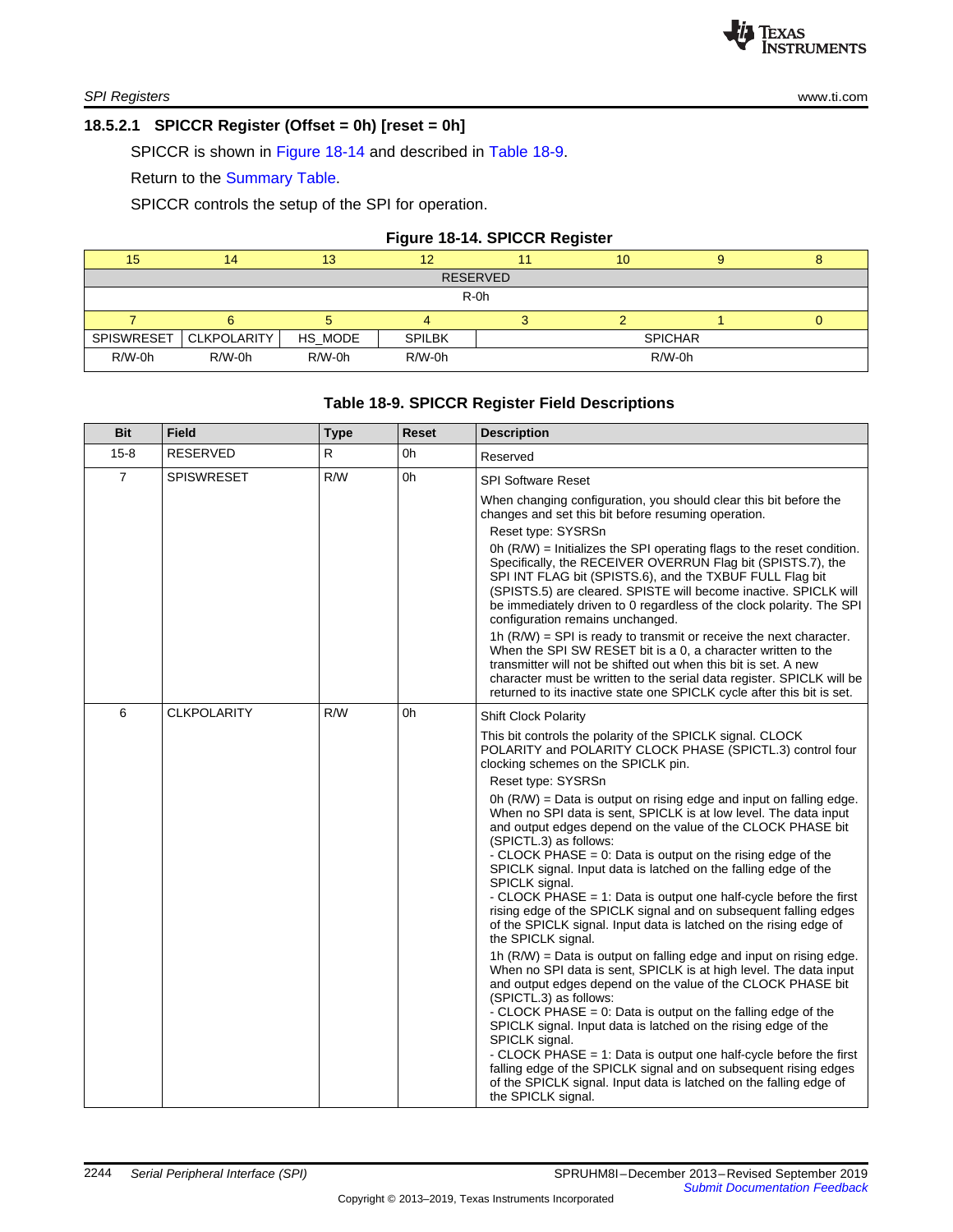

| <b>Bit</b> | <b>Field</b>   | <b>Type</b> | Reset | <b>Description</b>                                                                                                                 |
|------------|----------------|-------------|-------|------------------------------------------------------------------------------------------------------------------------------------|
| 5          | HS_MODE        | R/W         | 0h    | High Speed Mode Enable Bits                                                                                                        |
|            |                |             |       | This bit determines if the High Speed mode is enabled. The correct<br>GPIOs should be selected in the GPxGMUX/GPxMUX registers.    |
|            |                |             |       | Reset type: SYSRSn                                                                                                                 |
|            |                |             |       | 0h $(R/W)$ = SPI High Speed mode disabled. This is the default<br>value after reset.                                               |
|            |                |             |       | 1h (R/W) = SPI High Speed mode enabled,                                                                                            |
| 4          | <b>SPILBK</b>  | R/W         | 0h    | <b>SPI Loopback Mode Select</b>                                                                                                    |
|            |                |             |       | Loopback mode allows module validation during device testing. This<br>mode is valid only in master mode of the SPI.                |
|            |                |             |       | Reset type: SYSRSn                                                                                                                 |
|            |                |             |       | $0h$ (R/W) = SPI loopback mode disabled. This is the default value<br>after reset.                                                 |
|            |                |             |       | 1h (R/W) = SPI loopback mode enabled, SIMO/SOMI lines are<br>connected internally. Used for module self-tests.                     |
| $3-0$      | <b>SPICHAR</b> | R/W         | 0h    | <b>Character Length Control Bits</b>                                                                                               |
|            |                |             |       | These four bits determine the number of bits to be shifted in or SPI<br>CHAR0 out as a single character during one shift sequence. |
|            |                |             |       | $SPICHAR = Word length - 1$                                                                                                        |
|            |                |             |       | Reset type: SYSRSn                                                                                                                 |
|            |                |             |       | 0h $(R/W) = 1$ -bit word                                                                                                           |
|            |                |             |       | 1h $(R/W) = 2$ -bit word                                                                                                           |
|            |                |             |       | $7h$ (R/W) = 8-bit word                                                                                                            |
|            |                |             |       | $Fh$ (R/W) = 16-bit word                                                                                                           |

**Table 18-9. SPICCR Register Field Descriptions (continued)**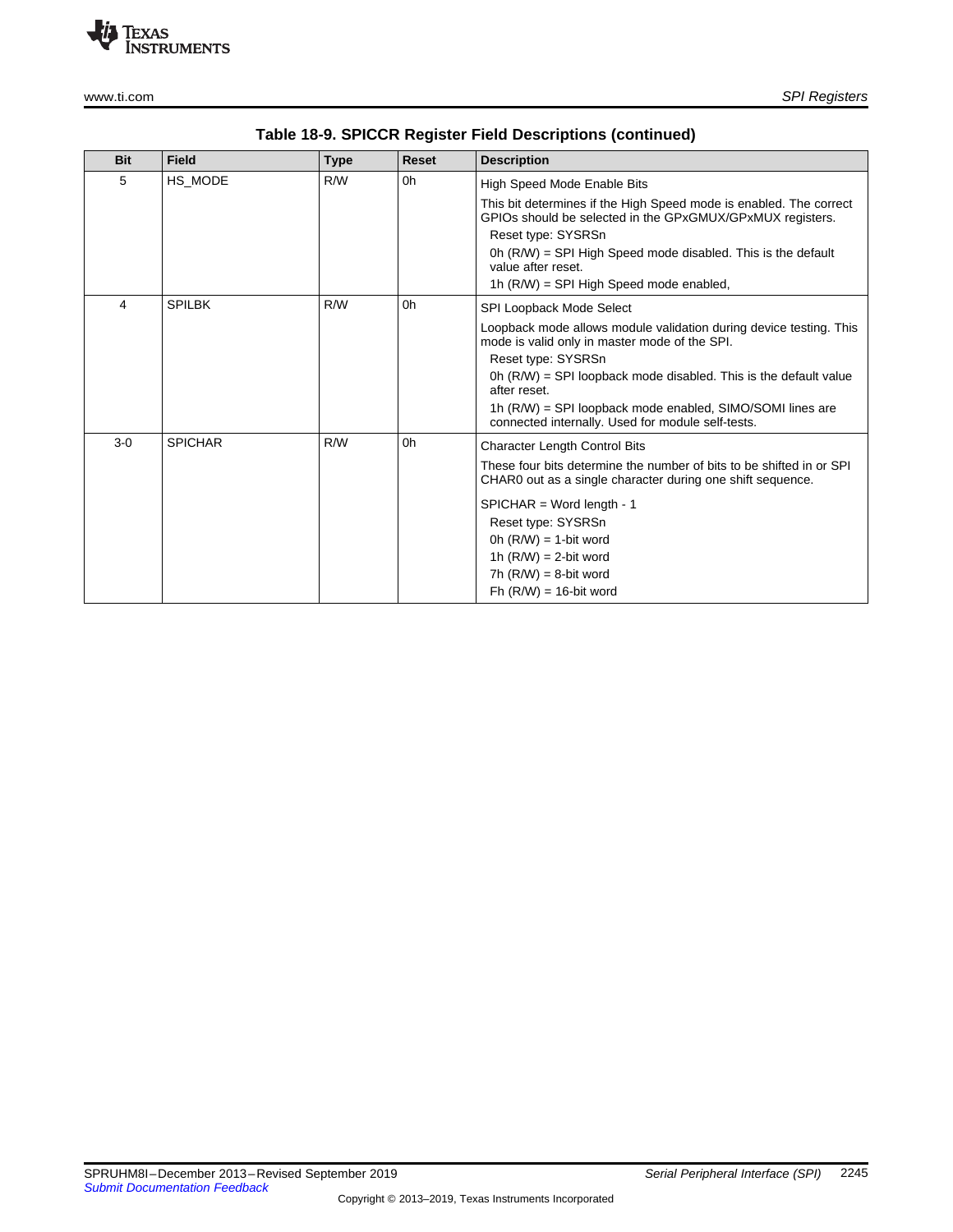#### <span id="page-13-0"></span>**18.5.2.2 SPICTL Register (Offset = 1h) [reset = 0h]**

SPICTL is shown in [Figure](#page-13-1) 18-15 and described in Table [18-10](#page-13-2).

Return to the [Summary](#page-10-0) Table.

SPICTL controls data transmission, the SPI's ability to generate interrupts, the SPICLK phase, and the operational mode (slave or master).

# **Figure 18-15. SPICTL Register**

<span id="page-13-1"></span>

| 15 | 14              | 13 | 12                       |           | 10               |             |                  |  |  |  |
|----|-----------------|----|--------------------------|-----------|------------------|-------------|------------------|--|--|--|
|    | <b>RESERVED</b> |    |                          |           |                  |             |                  |  |  |  |
|    | $R-0h$          |    |                          |           |                  |             |                  |  |  |  |
|    |                 |    |                          |           |                  |             |                  |  |  |  |
|    | <b>RESERVED</b> |    | OVERRUNINT<br><b>ENA</b> | CLK_PHASE | MASTER_SLA<br>VE | <b>TALK</b> | <b>SPIINTENA</b> |  |  |  |
|    | R-0h            |    | $R/W-0h$                 | R/W-0h    | $R/W-0h$         | $R/W-0h$    | R/W-0h           |  |  |  |

#### **Table 18-10. SPICTL Register Field Descriptions**

<span id="page-13-2"></span>

| <b>Bit</b> | <b>Field</b>        | <b>Type</b> | <b>Reset</b> | <b>Description</b>                                                                                                                                                                                                                                                                                                                                                                                                           |
|------------|---------------------|-------------|--------------|------------------------------------------------------------------------------------------------------------------------------------------------------------------------------------------------------------------------------------------------------------------------------------------------------------------------------------------------------------------------------------------------------------------------------|
| $15 - 5$   | <b>RESERVED</b>     | R           | 0h           | Reserved                                                                                                                                                                                                                                                                                                                                                                                                                     |
| 4          | OVERRUNINTENA       | R/W         | 0h           | Overrun Interrupt Enable                                                                                                                                                                                                                                                                                                                                                                                                     |
|            |                     |             |              | Overrun Interrupt Enable. Setting this bit causes an interrupt to be<br>generated when the RECEIVER OVERRUN Flag bit (SPISTS.7) is<br>set by hardware. Interrupts generated by the RECEIVER OVERRUN<br>Flag bit and the SPI INT FLAG bit (SPISTS.6) share the same<br>interrupt vector.<br>Reset type: SYSRSn                                                                                                                |
|            |                     |             |              | 0h (R/W) = Disable RECEIVER OVERRUN interrupts.<br>1h (R/W) = Enable RECEIVER_OVERRUN interrupts.                                                                                                                                                                                                                                                                                                                            |
| 3          | CLK PHASE           | R/W         | 0h           | <b>SPI Clock Phase Select</b>                                                                                                                                                                                                                                                                                                                                                                                                |
|            |                     |             |              | This bit controls the phase of the SPICLK signal. CLOCK PHASE<br>and CLOCK POLARITY (SPICCR.6) make four different clocking<br>schemes possible (see clocking figures in SPI chapter). When<br>operating with CLOCK PHASE high, the SPI (master or slave)<br>makes the first bit of data available after SPIDAT is written and<br>before the first edge of the SPICLK signal, regardless of which SPI<br>mode is being used. |
|            |                     |             |              | Reset type: SYSRSn<br>0h $(R/W)$ = Normal SPI clocking scheme, depending on the<br>CLOCK POLARITY bit (SPICCR.6).                                                                                                                                                                                                                                                                                                            |
|            |                     |             |              | 1h (R/W) = SPICLK signal delayed by one half-cycle. Polarity<br>determined by the CLOCK POLARITY bit.                                                                                                                                                                                                                                                                                                                        |
| 2          | <b>MASTER SLAVE</b> | R/W         | 0h           | <b>SPI Network Mode Control</b>                                                                                                                                                                                                                                                                                                                                                                                              |
|            |                     |             |              | This bit determines whether the SPI is a network master or slave.<br>SLAVE During reset initialization, the SPI is automatically configured<br>as a network slave.                                                                                                                                                                                                                                                           |
|            |                     |             |              | Reset type: SYSRSn                                                                                                                                                                                                                                                                                                                                                                                                           |
|            |                     |             |              | 0h $(R/W)$ = SPI is configured as a slave.<br>1h $(R/W)$ = SPI is configured as a master.                                                                                                                                                                                                                                                                                                                                    |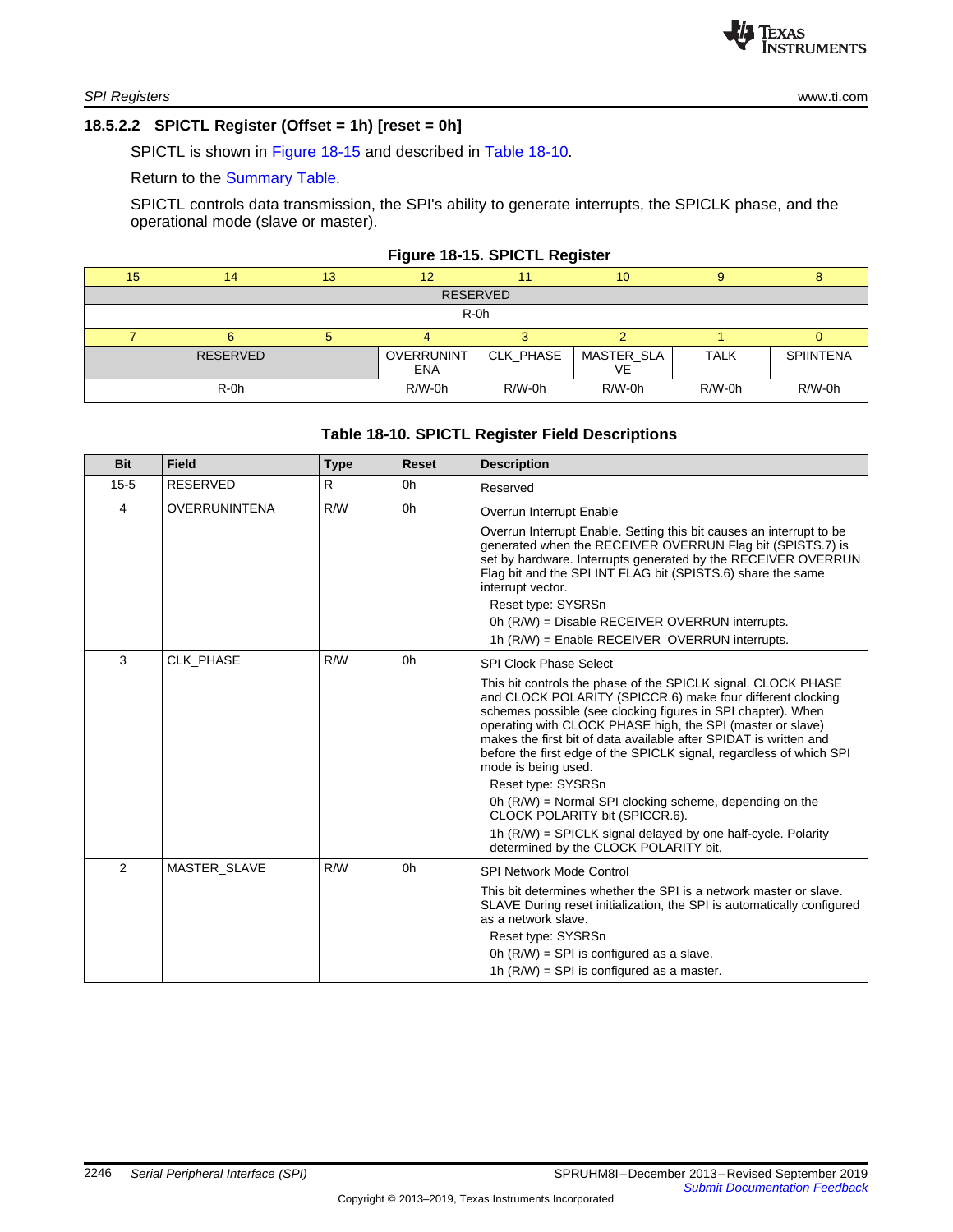

| <b>Bit</b> | <b>Field</b>     | <b>Type</b> | Reset | <b>Description</b>                                                                                                                                                                                                                                                                                                                                                                                                                               |
|------------|------------------|-------------|-------|--------------------------------------------------------------------------------------------------------------------------------------------------------------------------------------------------------------------------------------------------------------------------------------------------------------------------------------------------------------------------------------------------------------------------------------------------|
| 1          | <b>TALK</b>      | R/W         | 0h    | <b>Transmit Enable</b>                                                                                                                                                                                                                                                                                                                                                                                                                           |
|            |                  |             |       | The TALK bit can disable data transmission (master or slave) by<br>placing the serial data output in the high-impedance state. If this bit<br>is disabled during a transmission, the transmit shift register<br>continues to operate until the previous character is shifted out. When<br>the TALK bit is disabled, the SPI is still able to receive characters<br>and update the status flags. TALK is cleared (disabled) by a system<br>reset. |
|            |                  |             |       | Reset type: SYSRSn                                                                                                                                                                                                                                                                                                                                                                                                                               |
|            |                  |             |       | Oh $(R/W)$ = Disables transmission:<br>- Slave mode operation: If not previously configured as a general-<br>purpose I/O pin, the SPISOMI pin will be put in the high-impedance<br>state.<br>- Master mode operation: If not previously configured as a general-<br>purpose I/O pin, the SPISIMO pin will be put in the high-impedance<br>state.                                                                                                 |
|            |                  |             |       | 1h $(R/W)$ = Enables transmission For the 4-pin option, ensure to<br>enable the receiver's SPISTEn input pin.                                                                                                                                                                                                                                                                                                                                    |
| $\Omega$   | <b>SPIINTENA</b> | R/W         | 0h    | <b>SPI Interrupt Enable</b>                                                                                                                                                                                                                                                                                                                                                                                                                      |
|            |                  |             |       | This bit controls the SPI's ability to generate a transmit/receive<br>interrupt. The SPI INT FLAG bit (SPISTS.6) is unaffected by this bit.<br>Reset type: SYSRSn                                                                                                                                                                                                                                                                                |
|            |                  |             |       | Oh $(R/W)$ = Disables the interrupt.                                                                                                                                                                                                                                                                                                                                                                                                             |
|            |                  |             |       | 1h $(R/W)$ = Enables the interrupt.                                                                                                                                                                                                                                                                                                                                                                                                              |

# **Table 18-10. SPICTL Register Field Descriptions (continued)**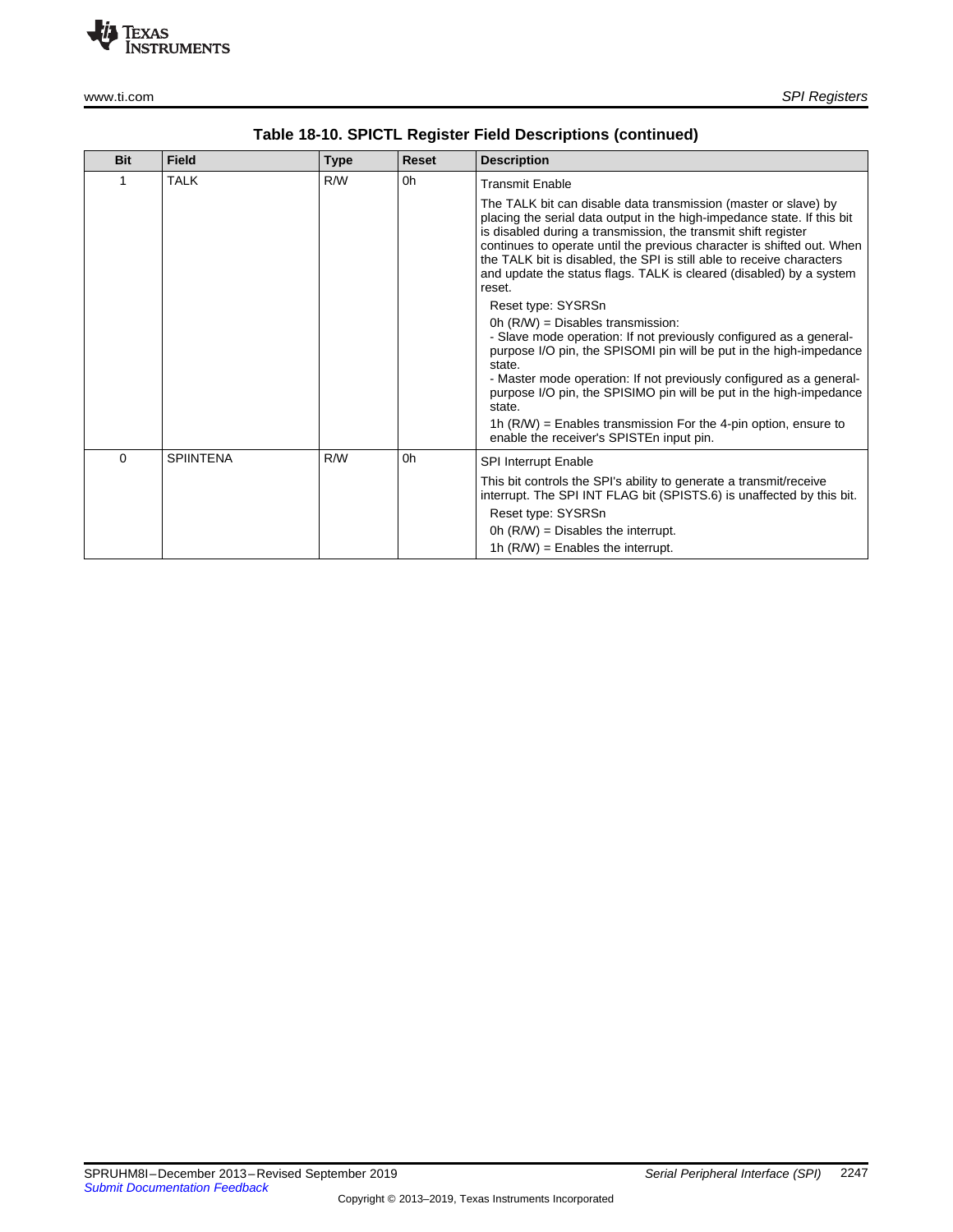# <span id="page-15-0"></span>**18.5.2.3 SPISTS Register (Offset = 2h) [reset = 0h]**

SPISTS is shown in [Figure](#page-15-1) 18-16 and described in Table [18-11.](#page-15-2)

Return to the [Summary](#page-10-0) Table.

SPISTS contrains interrupt and status bits.

<span id="page-15-1"></span>

| Figure 18-16. SPISTS Register |          |             |    |  |                 |   |  |  |
|-------------------------------|----------|-------------|----|--|-----------------|---|--|--|
| 15                            | 14       | 13          | 12 |  | 10              | 9 |  |  |
| <b>RESERVED</b>               |          |             |    |  |                 |   |  |  |
| $R-0h$                        |          |             |    |  |                 |   |  |  |
|                               |          |             | 4  |  |                 |   |  |  |
| OVERRUN_FL<br>AG              | INT FLAG | BUFFULL_FLA |    |  | <b>RESERVED</b> |   |  |  |
| W <sub>1</sub> C-0h           | RC-0h    | $R-0h$      |    |  | $R-0h$          |   |  |  |

# **Table 18-11. SPISTS Register Field Descriptions**

<span id="page-15-2"></span>

| <b>Bit</b> | <b>Field</b>        | <b>Type</b>      | <b>Reset</b> | <b>Description</b>                                                                                                                                                                                                                                                                                                                                                                                                                                                                                                                                                                                                                                                        |
|------------|---------------------|------------------|--------------|---------------------------------------------------------------------------------------------------------------------------------------------------------------------------------------------------------------------------------------------------------------------------------------------------------------------------------------------------------------------------------------------------------------------------------------------------------------------------------------------------------------------------------------------------------------------------------------------------------------------------------------------------------------------------|
| $15 - 8$   | <b>RESERVED</b>     | R                | 0h           | Reserved                                                                                                                                                                                                                                                                                                                                                                                                                                                                                                                                                                                                                                                                  |
| 7          | <b>OVERRUN FLAG</b> | W <sub>1</sub> C | 0h           | SPI Receiver Overrun Flag                                                                                                                                                                                                                                                                                                                                                                                                                                                                                                                                                                                                                                                 |
|            |                     |                  |              | This bit is a read/clear-only flag. The SPI hardware sets this bit when<br>a receive or transmit operation completes before the previous<br>character has been read from the buffer. The bit is cleared in one of<br>three ways:                                                                                                                                                                                                                                                                                                                                                                                                                                          |
|            |                     |                  |              | - Writing a 1 to this bit                                                                                                                                                                                                                                                                                                                                                                                                                                                                                                                                                                                                                                                 |
|            |                     |                  |              | - Writing a 0 to SPI SW RESET (SPICCR.7)                                                                                                                                                                                                                                                                                                                                                                                                                                                                                                                                                                                                                                  |
|            |                     |                  |              | - Resetting the system                                                                                                                                                                                                                                                                                                                                                                                                                                                                                                                                                                                                                                                    |
|            |                     |                  |              | If the OVERRUN INT ENA bit (SPICTL.4) is set, the SPI requests<br>only one interrupt upon the first occurrence of setting the RECEIVER<br>OVERRUN Flag bit. Subsequent overruns will not request additional<br>interrupts if this flag bit is already set. This means that in order to<br>allow new overrun interrupt requests the user must clear this flag bit<br>by writing a 1 to SPISTS.7 each time an overrun condition occurs. In<br>other words, if the RECEIVER OVERRUN Flag bit is left set (not<br>cleared) by the interrupt service routine, another overrun interrupt<br>will not be immediately re-entered when the interrupt service routine<br>is exited. |
|            |                     |                  |              | Reset type: SYSRSn                                                                                                                                                                                                                                                                                                                                                                                                                                                                                                                                                                                                                                                        |
|            |                     |                  |              | Oh $(R/W)$ = A receive overrun condition has not occurred.<br>1h $(R/W)$ = The last received character has been overwritten and<br>therefore lost (when the SPIRXBUF was overwritten by the SPI<br>module before the previous character was read by the user<br>application).<br>Writing a '1' will clear this bit. The RECEIVER OVERRUN Flag bit<br>should be cleared during the interrupt service routine because the<br>RECEIVER OVERRUN Flag bit and SPI INT FLAG bit (SPISTS.6)<br>share the same interrupt vector. This will alleviate any possible<br>doubt as to the source of the interrupt when the next byte is<br>received.                                   |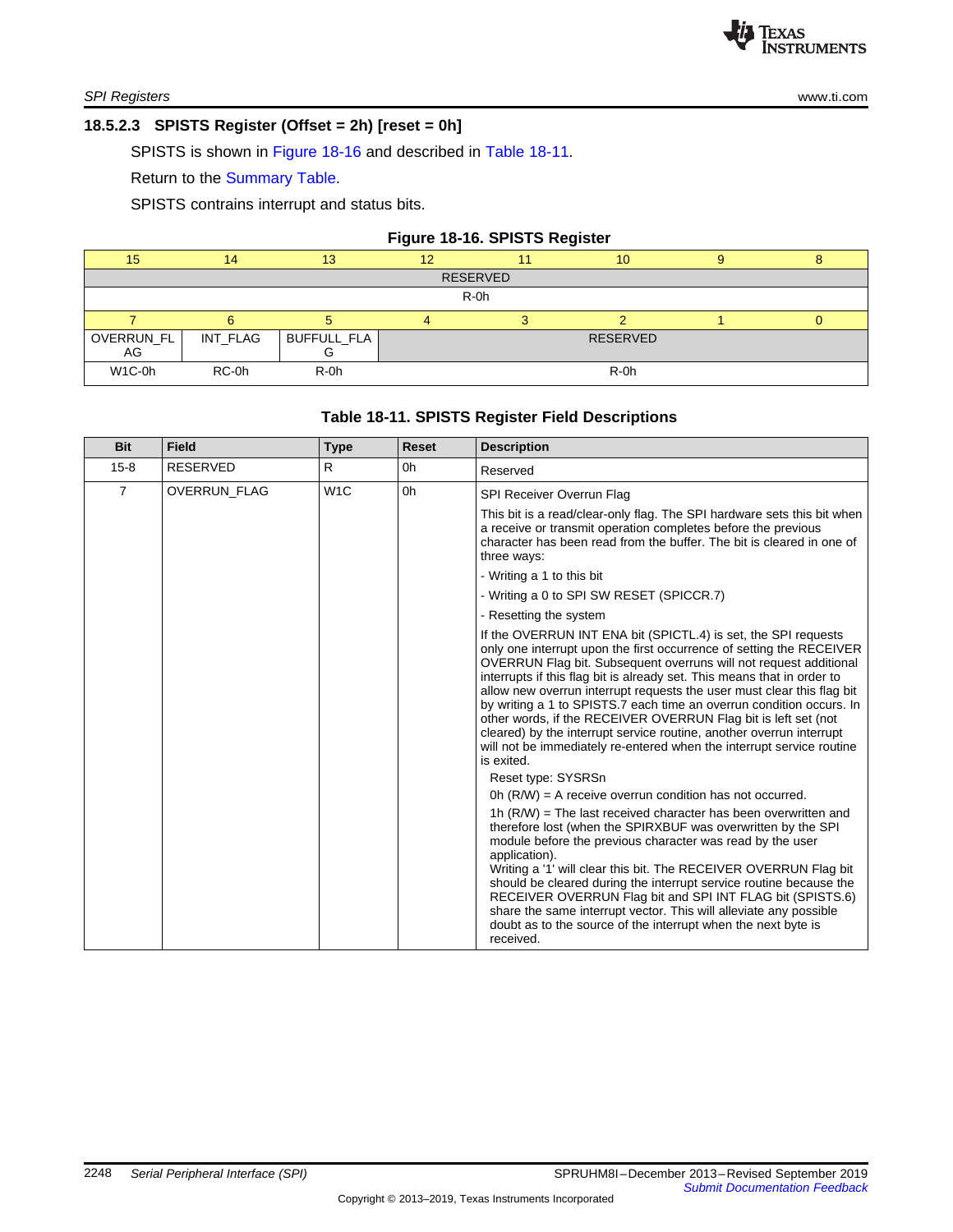

| <b>Bit</b> | <b>Field</b>        | <b>Type</b> | Reset | <b>Description</b>                                                                                                                                                                                                                                                                                                                                                                                                                                                                                |
|------------|---------------------|-------------|-------|---------------------------------------------------------------------------------------------------------------------------------------------------------------------------------------------------------------------------------------------------------------------------------------------------------------------------------------------------------------------------------------------------------------------------------------------------------------------------------------------------|
| 6          | INT FLAG            | <b>RC</b>   | 0h    | SPI Interrupt Flag<br>SPI INT FLAG is a read-only flag. Hardware sets this bit to indicate<br>that the SPI has completed sending or receiving the last bit and is<br>ready to be serviced. This flag causes an interrupt to be requested if<br>the SPI INT ENA bit (SPICTL.0) is set. The received character is<br>placed in the receiver buffer at the same time this bit is set. This bit<br>is cleared in one of three ways:<br>- Reading SPIRXBUF<br>- Writing a 0 to SPI SW RESET (SPICCR.7) |
|            |                     |             |       | - Resetting the system<br>Note: This bit should not be used if FIFO mode is enabled. The<br>internal process of copying the received word from SPIRXBUF to the<br>Receive FIFO will clear this bit. Use the FIFO status, or FIFO<br>interrupt bits for similar functionality.<br>Reset type: SYSRSn<br>0h (R/W) = No full words have been received or transmitted.<br>1h $(R/W)$ = Indicates that the SPI has completed sending or<br>receiving the last bit and is ready to be serviced.         |
| 5          | <b>BUFFULL FLAG</b> | R           | 0h    | SPI Transmit Buffer Full Flag<br>This read-only bit gets set to 1 when a character is written to the SPI<br>Transmit buffer SPITXBUF. It is cleared when the character is<br>automatically loaded into SPIDAT when the shifting out of a previous<br>character is complete.<br>Reset type: SYSRSn<br>Oh $(R/W)$ = Transmit buffer is not full.<br>1h $(R/W)$ = Transmit buffer is full.                                                                                                           |
| $4-0$      | <b>RESERVED</b>     | R           | 0h    | Reserved                                                                                                                                                                                                                                                                                                                                                                                                                                                                                          |

|  |  | Table 18-11. SPISTS Register Field Descriptions (continued) |  |
|--|--|-------------------------------------------------------------|--|
|--|--|-------------------------------------------------------------|--|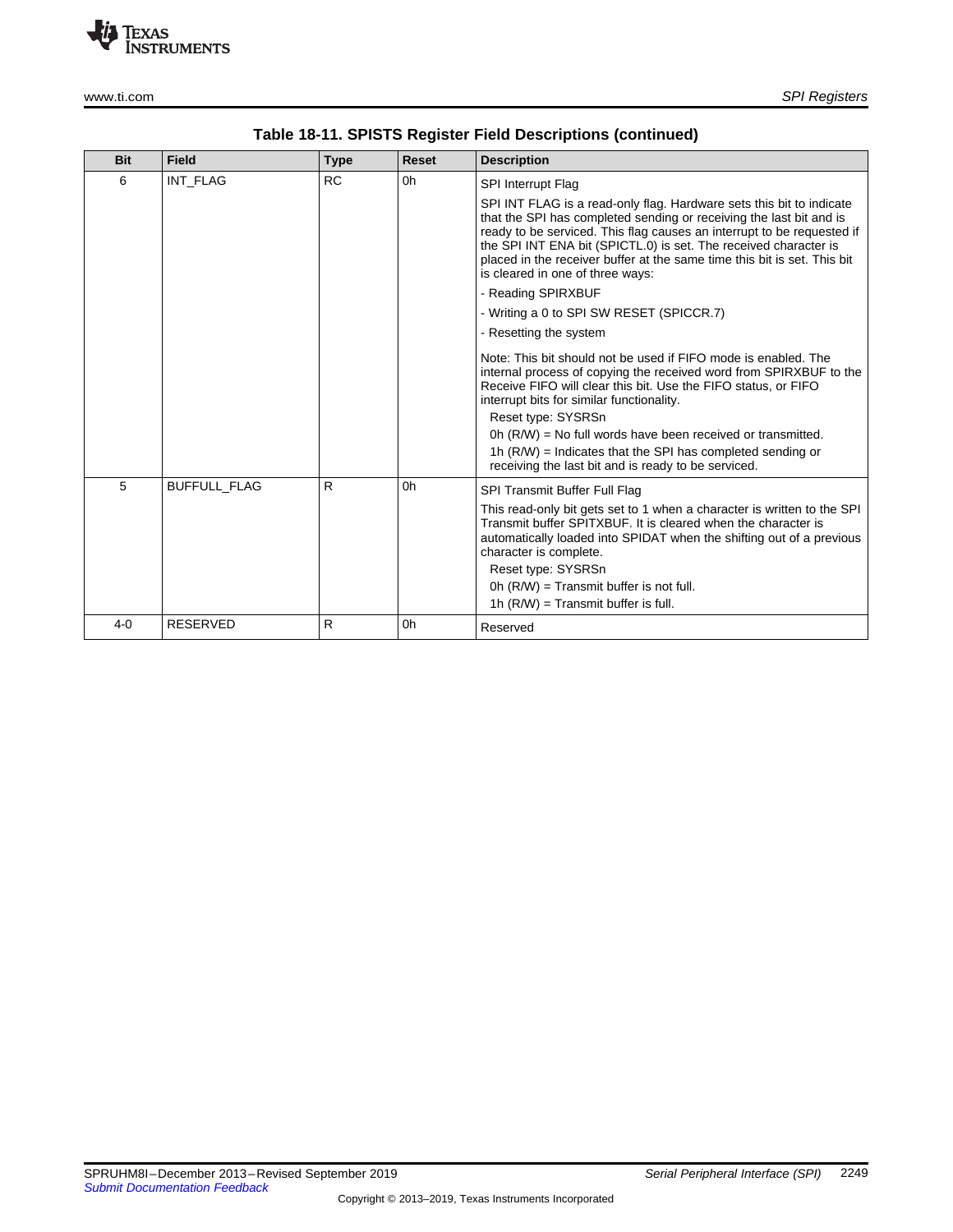# <span id="page-17-0"></span>**18.5.2.4 SPIBRR Register (Offset = 4h) [reset = 0h]**

SPIBRR is shown in [Figure](#page-17-1) 18-17 and described in Table [18-12](#page-17-2).

Return to the [Summary](#page-10-0) Table.

SPIBRR contains the bits used for baud-rate selection.

#### **Figure 18-17. SPIBRR Register**

<span id="page-17-1"></span>

| 15       |          |              | 12 |        | 10 |  |  |  |  |
|----------|----------|--------------|----|--------|----|--|--|--|--|
|          | RESERVED |              |    |        |    |  |  |  |  |
| R-0h     |          |              |    |        |    |  |  |  |  |
|          |          |              |    |        |    |  |  |  |  |
| RESERVED |          | SPI_BIT_RATE |    |        |    |  |  |  |  |
| $R-0h$   |          |              |    | R/W-0h |    |  |  |  |  |

# **Table 18-12. SPIBRR Register Field Descriptions**

<span id="page-17-2"></span>

| <b>Bit</b> | <b>Field</b>    | <b>Type</b> | Reset | <b>Description</b>                                                                                                                                                                                                                                                                                             |
|------------|-----------------|-------------|-------|----------------------------------------------------------------------------------------------------------------------------------------------------------------------------------------------------------------------------------------------------------------------------------------------------------------|
| $15 - 7$   | <b>RESERVED</b> | R           | 0h    | Reserved                                                                                                                                                                                                                                                                                                       |
| $6-0$      | SPI BIT RATE    | R/W         | 0h    | <b>SPI Baud Rate Control</b>                                                                                                                                                                                                                                                                                   |
|            |                 |             |       | These bits determine the bit transfer rate if the SPI is the network<br>SPI BIT RATE 0 master. There are 125 data-transfer rates (each a<br>function of the CPU clock, LSPCLK) that can be selected. One data<br>bit is shifted per SPICLK cycle. (SPICLK is the baud rate clock<br>output on the SPICLK pin.) |
|            |                 |             |       | If the SPI is a network slave, the module receives a clock on the<br>SPICLK pin from the network master. Therefore, these bits have no<br>effect on the SPICLK signal. The frequency of the input clock from<br>the master should not exceed the slave SPI's LSPCLK signal divided<br>by 4.                    |
|            |                 |             |       | In master mode, the SPI clock is generated by the SPI and is output<br>on the SPICLK pin. The SPI baud rates are determined by the<br>following formula:                                                                                                                                                       |
|            |                 |             |       | For SPIBRR = 3 to 127: SPI Baud Rate = LSPCLK / (SPIBRR + 1)                                                                                                                                                                                                                                                   |
|            |                 |             |       | For SPIBRR = 0, 1, or 2: SPI Baud Rate = LSPCLK / 4                                                                                                                                                                                                                                                            |
|            |                 |             |       | Reset type: SYSRSn                                                                                                                                                                                                                                                                                             |
|            |                 |             |       | 3h $(R/W)$ = SPI Baud Rate = LSPCLK/4                                                                                                                                                                                                                                                                          |
|            |                 |             |       | 4h $(R/W)$ = SPI Baud Rate = LSPCLK/5                                                                                                                                                                                                                                                                          |
|            |                 |             |       | $7Eh$ (R/W) = SPI Baud Rate = LSPCLK/127                                                                                                                                                                                                                                                                       |
|            |                 |             |       | 7Fh (R/W) = SPI Baud Rate = LSPCLK/128                                                                                                                                                                                                                                                                         |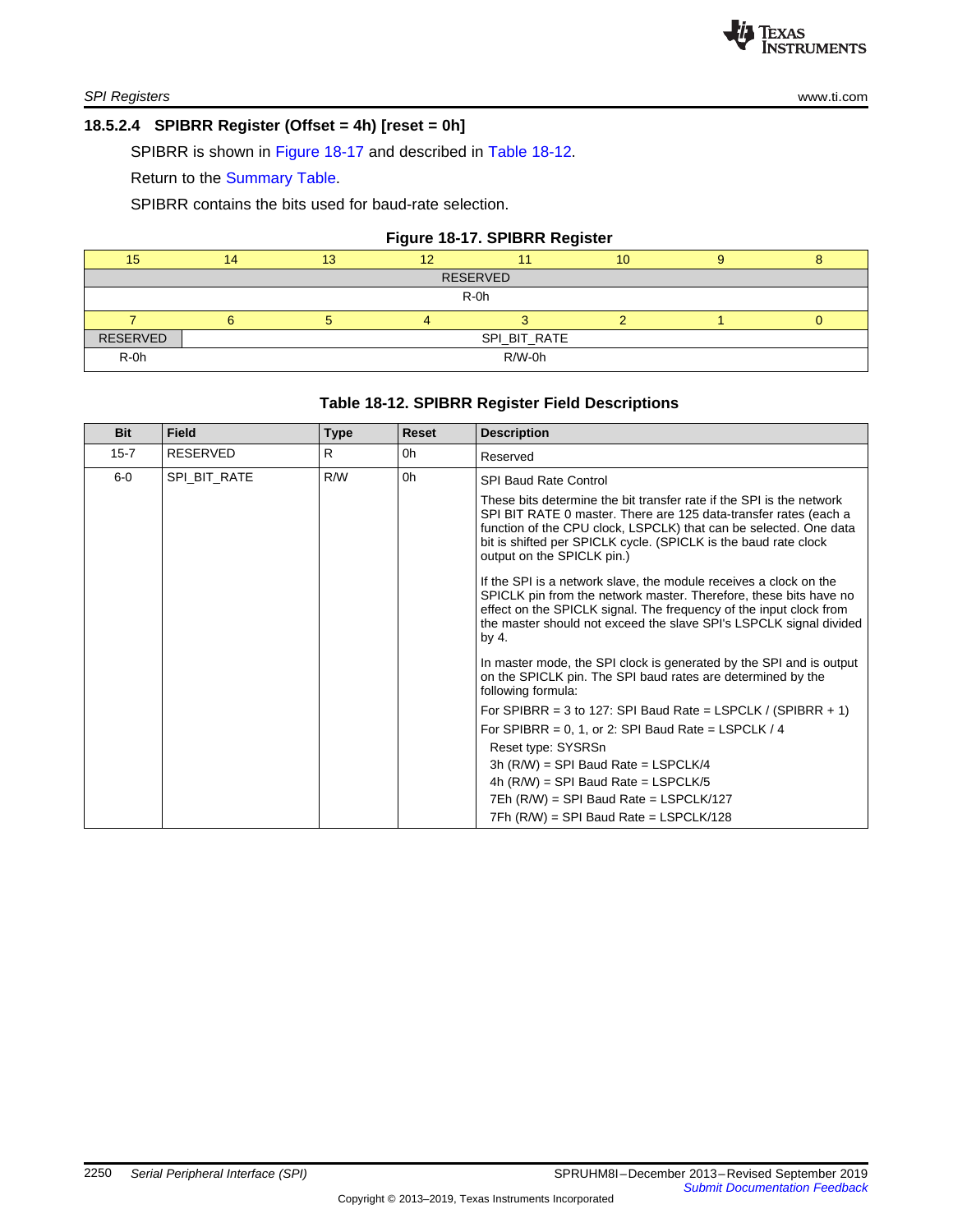# <span id="page-18-0"></span>**18.5.2.6 SPIRXBUF Register (Offset = 7h) [reset = 0h]**

SPIRXBUF is shown in [Figure](#page-18-1) 18-19 and described in Table [18-14](#page-18-2).

Return to the [Summary](#page-10-0) Table.

SPIRXBUF contains the received data. Reading SPIRXBUF clears the SPI INT FLAG bit in SPISTS. If FIFO mode is enabled, reading this register will also decrement the RXFFST counter in SPIFFRX.

#### **Figure 18-19. SPIRXBUF Register**

<span id="page-18-1"></span>

|    |     | . .         |    |  |
|----|-----|-------------|----|--|
| 15 | 4.0 | $\sqrt{2}$  | 10 |  |
|    |     | <b>RXBn</b> |    |  |
|    |     | R-0h        |    |  |
|    |     |             |    |  |
|    |     | <b>RXBn</b> |    |  |
|    |     | R-0h        |    |  |
|    |     |             |    |  |

# **Table 18-14. SPIRXBUF Register Field Descriptions**

<span id="page-18-2"></span>

| <b>Bit</b> | Field | Type | Reset | <b>Description</b>                                                                                                                                                                                                                                                                                                           |
|------------|-------|------|-------|------------------------------------------------------------------------------------------------------------------------------------------------------------------------------------------------------------------------------------------------------------------------------------------------------------------------------|
| 15-0       | RXBn  | R    | 0h    | <b>Received Data</b>                                                                                                                                                                                                                                                                                                         |
|            |       |      |       | Once SPIDAT has received the complete character, the character is<br>transferred to SPIRXBUF, where it can be read. At the same time,<br>the SPI INT FLAG bit (SPISTS.6) is set. Since data is shifted into the<br>SPI's most significant bit first, it is stored right-justified in this<br>register.<br>Reset type: SYSRSn |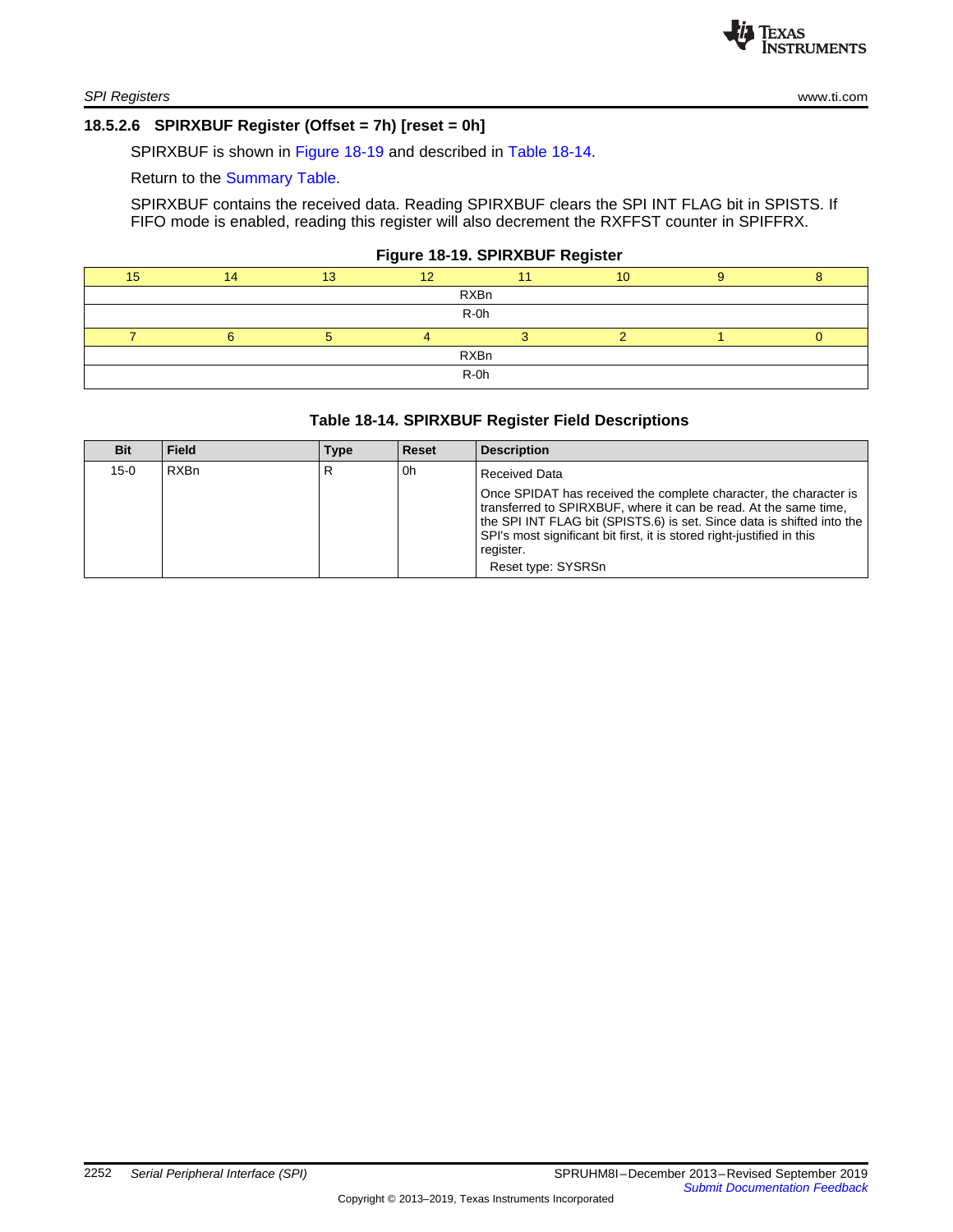# <span id="page-19-0"></span>**18.5.2.7 SPITXBUF Register (Offset = 8h) [reset = 0h]**

SPITXBUF is shown in [Figure](#page-19-1) 18-20 and described in Table [18-15](#page-19-2).

Return to the [Summary](#page-10-0) Table.

SPITXBUF stores the next character to be tranmitted. Writing to this register sets the TX BUF FULL Flag bit in SPISTS. When the transmission of the current character is complete, the contents of this register are automatically loaded in SPIDAT and the TX BUF FULL Flag is cleared. If no tranmission is currently active, data written to this register falls through into the SPIDAT register and the TX BUF FULL Flag is not set.

In master mode, if no tranmission is currently active, writing to this register initiates a transmission in the same manner that writing to SPIDAT does.

**Figure 18-20. SPITXBUF Register**

<span id="page-19-1"></span>

| 15          | 14 | 13 | 12 |  | 10 |  |  |  |  |
|-------------|----|----|----|--|----|--|--|--|--|
| <b>TXBn</b> |    |    |    |  |    |  |  |  |  |
| R/W-0h      |    |    |    |  |    |  |  |  |  |
|             |    |    |    |  |    |  |  |  |  |
| <b>TXBn</b> |    |    |    |  |    |  |  |  |  |
| R/W-0h      |    |    |    |  |    |  |  |  |  |

#### **Table 18-15. SPITXBUF Register Field Descriptions**

<span id="page-19-2"></span>

| <b>Bit</b> | Field | Type | <b>Reset</b> | <b>Description</b>                                                                                                                                                                                                                                                                                                                                      |
|------------|-------|------|--------------|---------------------------------------------------------------------------------------------------------------------------------------------------------------------------------------------------------------------------------------------------------------------------------------------------------------------------------------------------------|
| 15-0       | TXBn  | R/W  | 0h           | <b>Transmit Data Buffer</b>                                                                                                                                                                                                                                                                                                                             |
|            |       |      |              | This is where the next character to be transmitted is stored. When<br>the transmission of the current character has completed, if the TX<br>BUF FULL Flag bit is set, the contents of this register is<br>automatically transferred to SPIDAT, and the TX BUF FULL Flag is<br>cleared. Writes to SPITXBUF must be left-justified.<br>Reset type: SYSRSn |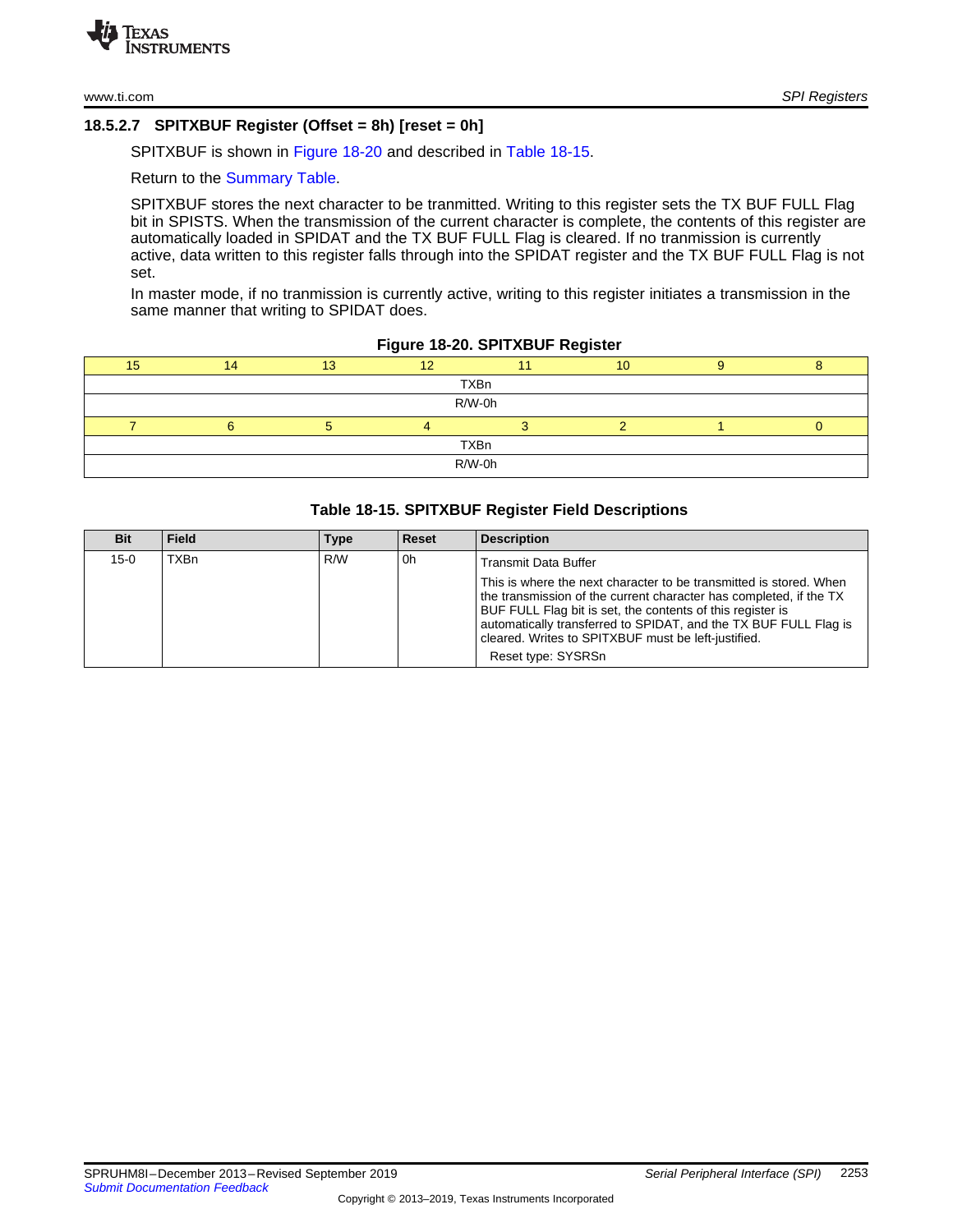# <span id="page-20-0"></span>**18.5.2.9 SPIFFTX Register (Offset = Ah) [reset = A000h]**

SPIFFTX is shown in [Figure](#page-20-1) 18-22 and described in Table [18-17](#page-20-2).

Return to the [Summary](#page-10-0) Table.

SPIFFTX contains both control and status bits related to the output FIFO buffer. This includes FIFO reset control, FIFO interrupt level control, FIFO level status, as well as FIFO interrupt enable and clear bits.

#### **Figure 18-22. SPIFFTX Register**

<span id="page-20-1"></span>

|                |                   |                 |    |    | . .           |   |
|----------------|-------------------|-----------------|----|----|---------------|---|
| 15             | 14                | 13              | 12 | 11 | 10            | o |
| <b>SPIRST</b>  | <b>SPIFFENA</b>   | <b>TXFIFO</b>   |    |    | <b>TXFFST</b> |   |
| $R/W-1h$       | $R/W-0h$          | $R/W-1h$        |    |    | $R-0h$        |   |
|                |                   |                 |    |    |               |   |
| <b>TXFFINT</b> | <b>TXFFINTCLR</b> | <b>TXFFIENA</b> |    |    | <b>TXFFIL</b> |   |
| $R-0h$         | W-0h              | $R/W-0h$        |    |    | $R/W-0h$      |   |

# **Table 18-17. SPIFFTX Register Field Descriptions**

<span id="page-20-2"></span>

| <b>Bit</b>     | <b>Field</b>      | <b>Type</b> | <b>Reset</b>   | <b>Description</b>                                                                                                                                                                                                                                                            |
|----------------|-------------------|-------------|----------------|-------------------------------------------------------------------------------------------------------------------------------------------------------------------------------------------------------------------------------------------------------------------------------|
| 15             | <b>SPIRST</b>     | R/W         | 1 <sub>h</sub> | <b>SPI Reset</b><br>Reset type: SYSRSn<br>0h (R/W) = Write 0 to reset the SPI transmit and receive channels.<br>The SPI FIFO register configuration bits will be left as is.<br>1h $(R/W)$ = SPI FIFO can resume transmit or receive. No effect to<br>the SPI registers bits. |
| 14             | <b>SPIFFENA</b>   | R/W         | 0h             | <b>SPI FIFO Enhancements Enable</b><br>Reset type: SYSRSn<br>0h (R/W) = SPI FIFO enhancements are disabled.<br>1h (R/W) = SPI FIFO enhancements are enabled.                                                                                                                  |
| 13             | <b>TXFIFO</b>     | R/W         | 1 <sub>h</sub> | <b>TX FIFO Reset</b><br>Reset type: SYSRSn<br>0h $(R/W)$ = Write 0 to reset the FIFO pointer to zero, and hold in<br>reset.<br>1h $(R/W)$ = Release transmit FIFO from reset.                                                                                                 |
| $12 - 8$       | <b>TXFFST</b>     | R           | 0h             | <b>Transmit FIFO Status</b><br>Reset type: SYSRSn<br>0h (R/W) = Transmit FIFO is empty.<br>1h (R/W) = Transmit FIFO has 1 word.<br>2h (R/W) = Transmit FIFO has 2 words.<br>10h (R/W) = Transmit FIFO has 16 words, which is the maximum.<br>$1Fh$ (R/W) = Reserved.          |
| $\overline{7}$ | <b>TXFFINT</b>    | R           | 0h             | TX FIFO Interrupt Flag<br>Reset type: SYSRSn<br>0h $(R/W)$ = TXFIFO interrupt has not occurred, This is a read-only<br>bit.<br>1h $(R/W)$ = TXFIFO interrupt has occurred. This is a read-only bit.                                                                           |
| 6              | <b>TXFFINTCLR</b> | W           | 0h             | <b>TXFIFO Interrupt Clear</b><br>Reset type: SYSRSn<br>0h (R/W) = Write 0 has no effect on TXFIFINT flag bit, Bit reads<br>back a zero.<br>1h $(R/W)$ = Write 1 to clear SPIFFTX[TXFFINT] flag.                                                                               |
| 5              | <b>TXFFIENA</b>   | R/W         | 0h             | <b>TX FIFO Interrupt Enable</b><br>Reset type: SYSRSn<br>0h (R/W) = TX FIFO interrupt based on TXFFIL match (less than or<br>equal to) will be disabled.<br>1h (R/W) = TX FIFO interrupt based on TXFFIL match (less than or<br>equal to) will be enabled.                    |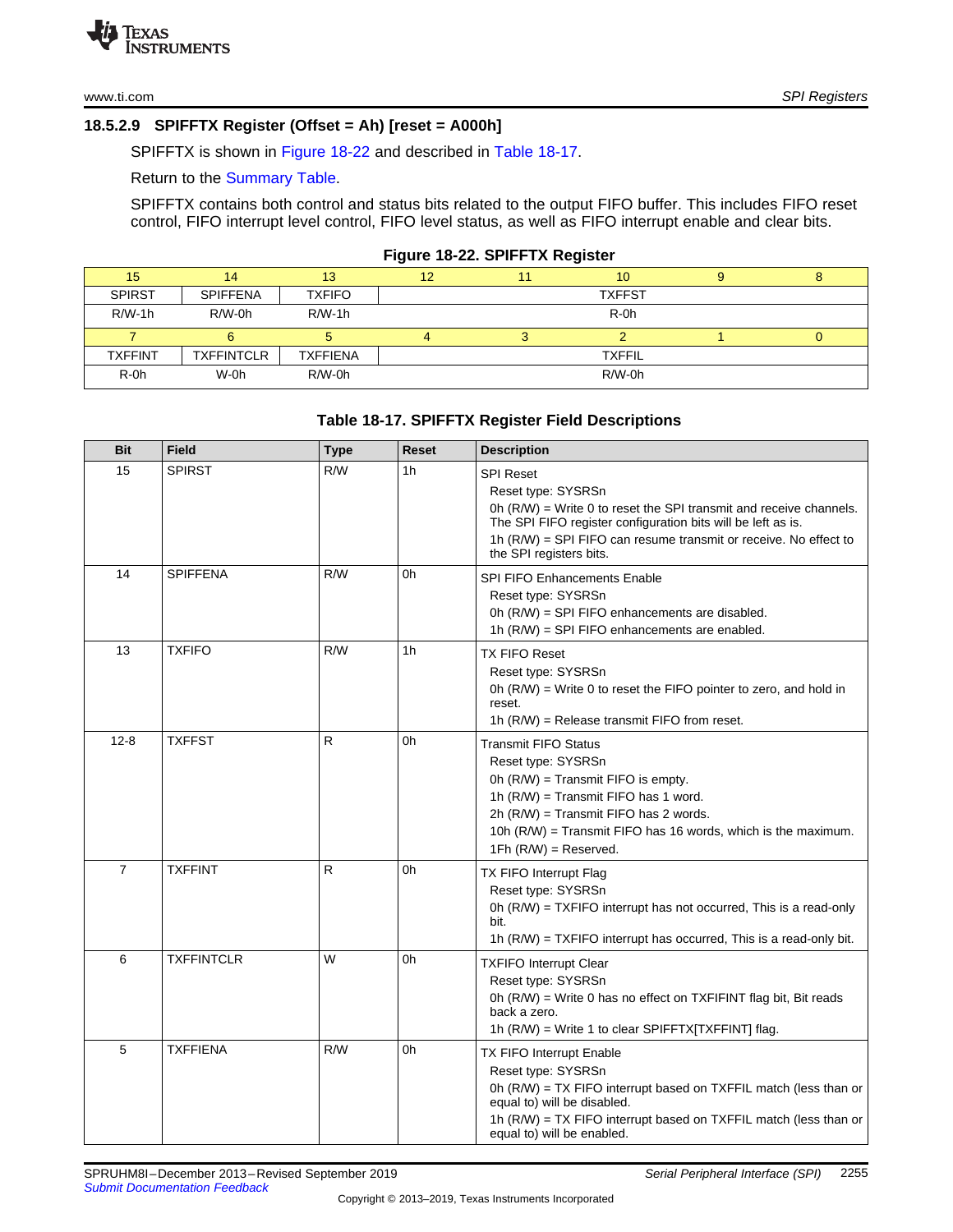

| <b>Bit</b> | <b>Field</b>  | <b>Type</b> | <b>Reset</b> | <b>Description</b>                                                                                                                               |
|------------|---------------|-------------|--------------|--------------------------------------------------------------------------------------------------------------------------------------------------|
| 4-0        | <b>TXFFIL</b> | R/W         | 0h           | <b>Transmit FIFO Interrupt Level Bits</b>                                                                                                        |
|            |               |             |              | Transmit FIFO will generate interrupt when the FIFO status bits<br>(TXFFST4-0) and FIFO level bits (TXFFIL4-0) match (less than or<br>equal to). |
|            |               |             |              | Reset type: SYSRSn                                                                                                                               |
|            |               |             |              | 0h $(R/W)$ = A TX FIFO interrupt request is generated when there<br>are no words remaining in the TX buffer.                                     |
|            |               |             |              | 1h $(R/W)$ = A TX FIFO interrupt request is generated when there is<br>1 word or no words remaining in the TX buffer.                            |
|            |               |             |              | $2h$ (R/W) = A TX FIFO interrupt request is generated when there is<br>2 words or fewer remaining in the TX buffer.                              |
|            |               |             |              | 10h $(R/W)$ = A TX FIFO interrupt request is generated when there<br>are 16 words or fewer remaining in the TX buffer.                           |
|            |               |             |              | $1Fh$ (R/W) = Reserved.                                                                                                                          |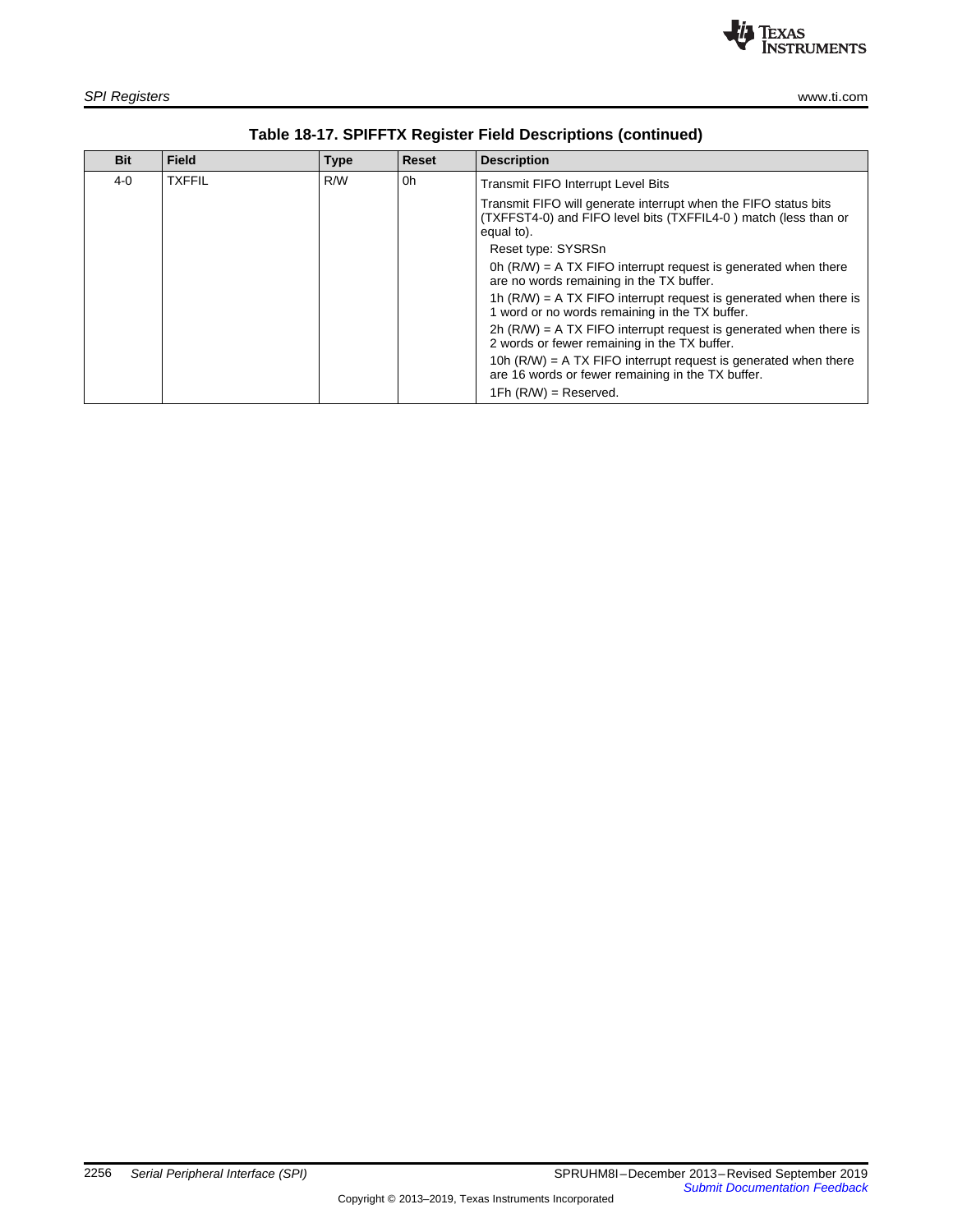# <span id="page-22-0"></span>**18.5.2.10 SPIFFRX Register (Offset = Bh) [reset = 201Fh]**

SPIFFRX is shown in [Figure](#page-22-1) 18-23 and described in Table [18-18](#page-22-2).

Return to the [Summary](#page-10-0) Table.

SPIFFRX contains both control and status bits related to the input FIFO buffer. This includes FIFO reset control, FIFO interrupt level control, FIFO level status, as well as FIFO interrupt enable and clear bits.

#### **Figure 18-23. SPIFFRX Register**

<span id="page-22-1"></span>

| 15             | 14                | 13                                | 12 | 11 <sup>1</sup> | 10 <sup>°</sup> |  |
|----------------|-------------------|-----------------------------------|----|-----------------|-----------------|--|
| <b>RXFFOVF</b> |                   | <b>RXFFOVFCLR   RXFIFORESET  </b> |    |                 | <b>RXFFST</b>   |  |
| $R-0h$         | W-0h              | $R/W-1h$                          |    |                 | $R-0h$          |  |
|                |                   |                                   |    |                 |                 |  |
| <b>RXFFINT</b> | <b>RXFFINTCLR</b> | <b>RXFFIENA</b>                   |    |                 | <b>RXFFIL</b>   |  |
| $R-0h$         | W-0h              | $R/W-0h$                          |    |                 | R/W-1Fh         |  |

#### **Table 18-18. SPIFFRX Register Field Descriptions**

<span id="page-22-2"></span>

| <b>Bit</b>     | <b>Field</b>       | <b>Type</b> | <b>Reset</b> | <b>Description</b>                                                                                                                                                                                                                                                                       |
|----------------|--------------------|-------------|--------------|------------------------------------------------------------------------------------------------------------------------------------------------------------------------------------------------------------------------------------------------------------------------------------------|
| 15             | <b>RXFFOVF</b>     | R.          | 0h           | Receive FIFO Overflow Flag<br>Reset type: SYSRSn<br>0h $(R/W)$ = Receive FIFO has not overflowed. This is a read-only<br>bit.<br>1h (R/W) = Receive FIFO has overflowed, read-only bit. More than<br>16 words have been received in to the FIFO, and the first received<br>word is lost. |
| 14             | <b>RXFFOVFCLR</b>  | W           | 0h           | Receive FIFO Overflow Clear<br>Reset type: SYSRSn<br>0h (R/W) = Write 0 does not affect RXFFOVF flag bit, Bit reads<br>back a zero.<br>1h $(R/W)$ = Write 1 to clear SPIFFRX[RXFFOVF].                                                                                                   |
| 13             | <b>RXFIFORESET</b> | R/W         | 1h           | Receive FIFO Reset<br>Reset type: SYSRSn<br>0h $(R/W)$ = Write 0 to reset the FIFO pointer to zero, and hold in<br>reset.<br>1h $(R/W)$ = Re-enable receive FIFO operation.                                                                                                              |
| $12 - 8$       | <b>RXFFST</b>      | R.          | 0h           | Receive FIFO Status<br>Reset type: SYSRSn<br>Oh $(R/W)$ = Receive FIFO is empty.<br>1h $(R/W)$ = Receive FIFO has 1 word.<br>$2h$ (R/W) = Receive FIFO has 2 words.<br>10h $(R/W)$ = Receive FIFO has 16 words, which is the maximum.<br>$1Fh$ (R/W) = Reserved.                         |
| $\overline{7}$ | <b>RXFFINT</b>     | R           | 0h           | Receive FIFO Interrupt Flag<br>Reset type: SYSRSn<br>0h $(R/W)$ = RXFIFO interrupt has not occurred. This is a read-only<br>bit.<br>1h $(R/W)$ = RXFIFO interrupt has occurred. This is a read-only bit.                                                                                 |
| 6              | <b>RXFFINTCLR</b>  | W           | 0h           | Receive FIFO Interrupt Clear<br>Reset type: SYSRSn<br>0h $(R/W)$ = Write 0 has no effect on RXFIFINT flag bit, Bit reads<br>back a zero.<br>1h (R/W) = Write 1 to clear SPIFFRX[RXFFINT] flag                                                                                            |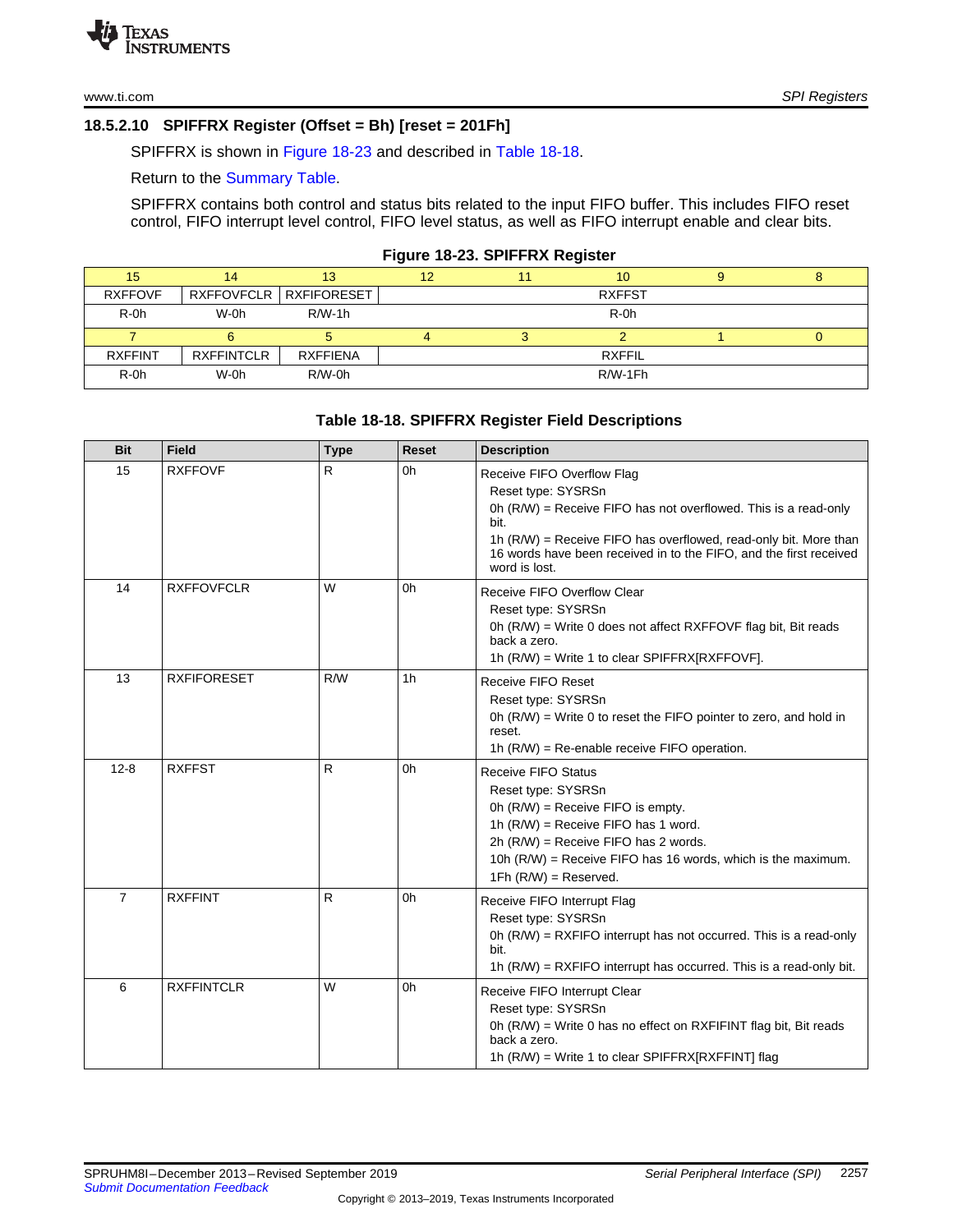

| <b>Bit</b> | <b>Field</b>    | <b>Type</b> | <b>Reset</b> | <b>Description</b>                                                                                                                                                                                                                                                                                         |
|------------|-----------------|-------------|--------------|------------------------------------------------------------------------------------------------------------------------------------------------------------------------------------------------------------------------------------------------------------------------------------------------------------|
| 5          | <b>RXFFIENA</b> | R/W         | 0h           | <b>RX FIFO Interrupt Enable</b>                                                                                                                                                                                                                                                                            |
|            |                 |             |              | Reset type: SYSRSn                                                                                                                                                                                                                                                                                         |
|            |                 |             |              | 0h $(R/W)$ = RX FIFO interrupt based on RXFFIL match (greater<br>than or equal to) will be disabled.                                                                                                                                                                                                       |
|            |                 |             |              | 1h $(R/W)$ = RX FIFO interrupt based on RXFFIL match (greater<br>than or equal to) will be enabled.                                                                                                                                                                                                        |
| $4 - 0$    | <b>RXFFIL</b>   | R/W         | 1Fh          | Receive FIFO Interrupt Level Bits                                                                                                                                                                                                                                                                          |
|            |                 |             |              | Receive FIFO generates an interrupt when the FIFO status bits<br>(RXFFST4-0) are greater than or equal to the FIFO level bits<br>(RXFFIL4-0). The default value of these bits after reset is 11111.<br>This avoids frequent interrupts after reset, as the receive FIFO will<br>be empty most of the time. |
|            |                 |             |              | Reset type: SYSRSn                                                                                                                                                                                                                                                                                         |
|            |                 |             |              | 0h $(R/W)$ = A RX FIFO interrupt request is generated when there is<br>0 or more words in the RX buffer.                                                                                                                                                                                                   |
|            |                 |             |              | 1h $(R/W)$ = A RX FIFO interrupt request is generated when there<br>are 1 or more words in the RX buffer.                                                                                                                                                                                                  |
|            |                 |             |              | $2h$ (R/W) = A RX FIFO interrupt request is generated when there<br>are 2 or more words in the RX buffer.                                                                                                                                                                                                  |
|            |                 |             |              | 10h $(R/W)$ = A RX FIFO interrupt request is generated when there<br>are 16 words in the RX buffer.                                                                                                                                                                                                        |

1Fh (R/W) = Reserved.

# **Table 18-18. SPIFFRX Register Field Descriptions (continued)**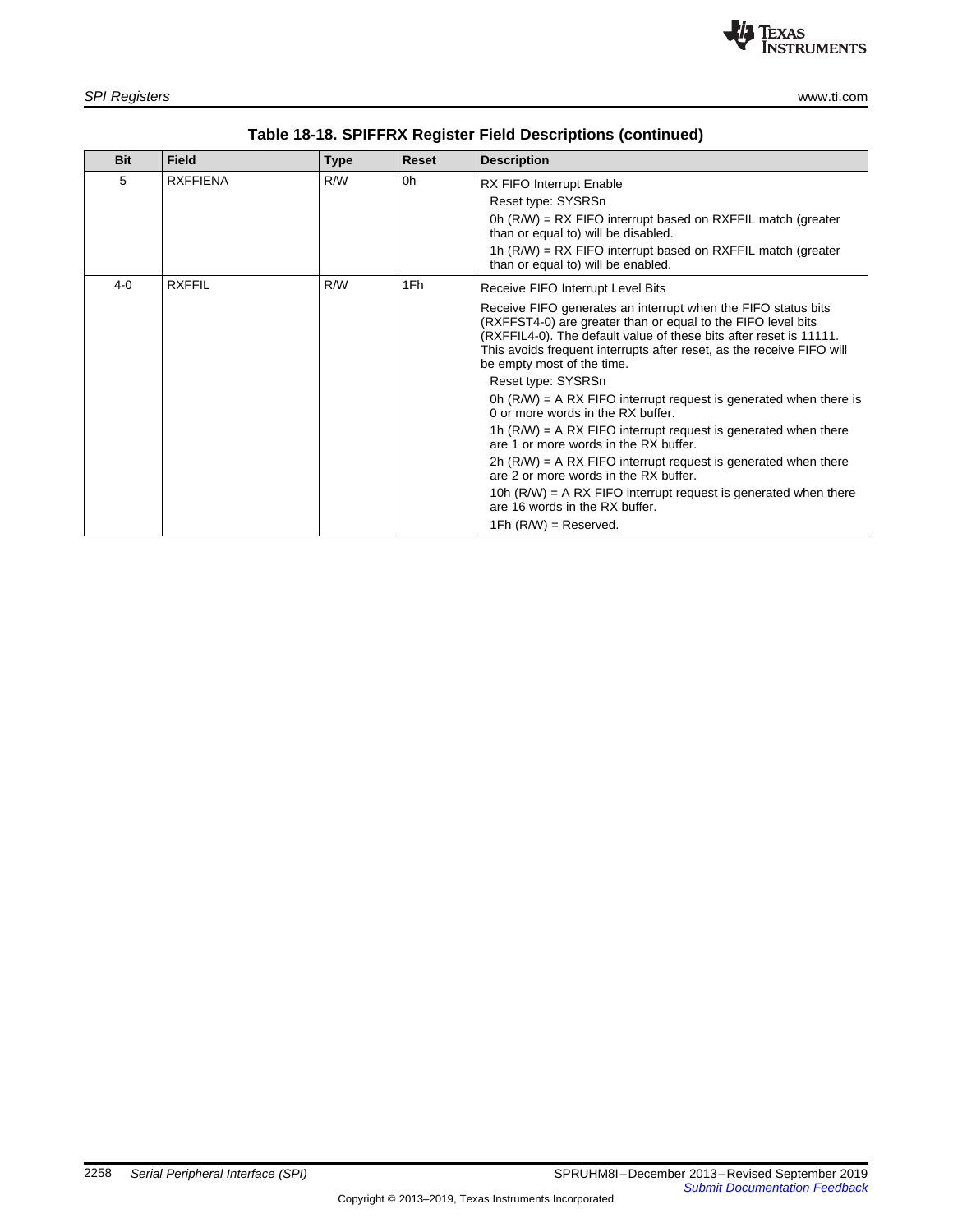# <span id="page-24-0"></span>**18.5.2.11 SPIFFCT Register (Offset = Ch) [reset = 0h]**

SPIFFCT is shown in [Figure](#page-24-1) 18-24 and described in Table [18-19.](#page-24-2)

Return to the [Summary](#page-10-0) Table.

SPIFFCT controls the FIFO transmit delay bits.

# **Figure 18-24. SPIFFCT Register**

<span id="page-24-1"></span>

| 15           |  | 13 | 40 |  | 10 |  |  |  |  |
|--------------|--|----|----|--|----|--|--|--|--|
| RESERVED     |  |    |    |  |    |  |  |  |  |
| $R-0h$       |  |    |    |  |    |  |  |  |  |
|              |  |    |    |  |    |  |  |  |  |
| <b>TXDLY</b> |  |    |    |  |    |  |  |  |  |
| R/W-0h       |  |    |    |  |    |  |  |  |  |

# **Table 18-19. SPIFFCT Register Field Descriptions**

<span id="page-24-2"></span>

| <b>Bit</b> | <b>Field</b>    | <b>Type</b> | <b>Reset</b> | <b>Description</b>                                                                                                                                                                                                                                                                                                                                                                                                                                                                                                                                                                                                                                                                                                                                                                                                   |
|------------|-----------------|-------------|--------------|----------------------------------------------------------------------------------------------------------------------------------------------------------------------------------------------------------------------------------------------------------------------------------------------------------------------------------------------------------------------------------------------------------------------------------------------------------------------------------------------------------------------------------------------------------------------------------------------------------------------------------------------------------------------------------------------------------------------------------------------------------------------------------------------------------------------|
| $15 - 8$   | <b>RESERVED</b> | R           | 0h           | Reserved                                                                                                                                                                                                                                                                                                                                                                                                                                                                                                                                                                                                                                                                                                                                                                                                             |
| $7-0$      | <b>TXDLY</b>    | R/W         | 0h           | <b>FIFO Transmit Delay Bits</b>                                                                                                                                                                                                                                                                                                                                                                                                                                                                                                                                                                                                                                                                                                                                                                                      |
|            |                 |             |              | These bits define the delay between every transfer from FIFO<br>transmit buffer to transmit shift register. The delay is defined in<br>number SPI serial clock cycles. The 8-bit register could define a<br>minimum delay of 0 serial clock cycles and a maximum of 255 serial<br>clock cycles. In FIFO mode, the buffer (TXBUF) between the shift<br>register and the FIFO should be filled only after the shift register has<br>completed shifting of the last bit. This is required to pass on the<br>delay between transfers to the data stream. In the FIFO mode<br>TXBUF should not be treated as one additional level of buffer.<br>Reset type: SYSRSn<br>0h $(R/W)$ = The next word in the TX FIFO buffer is transferred to<br>SPITXBUF immediately upon completion of transmission of the<br>previous word. |
|            |                 |             |              | 1h $(R/W)$ = The next word in the TX FIFO buffer is transferred to<br>SPITXBUF1 serial clock cycle after completion of transmission of<br>the previous word.                                                                                                                                                                                                                                                                                                                                                                                                                                                                                                                                                                                                                                                         |
|            |                 |             |              | $2h$ (R/W) = The next word in the TX FIFO buffer is transferred to<br>SPITXBUF 2 serial clock cycles after completion of transmission of<br>the previous word.                                                                                                                                                                                                                                                                                                                                                                                                                                                                                                                                                                                                                                                       |
|            |                 |             |              | FFh $(R/W)$ = The next word in the TX FIFO buffer is transferred to<br>SPITXBUF 255 serial clock cycles after completion of transmission<br>of the previous word.                                                                                                                                                                                                                                                                                                                                                                                                                                                                                                                                                                                                                                                    |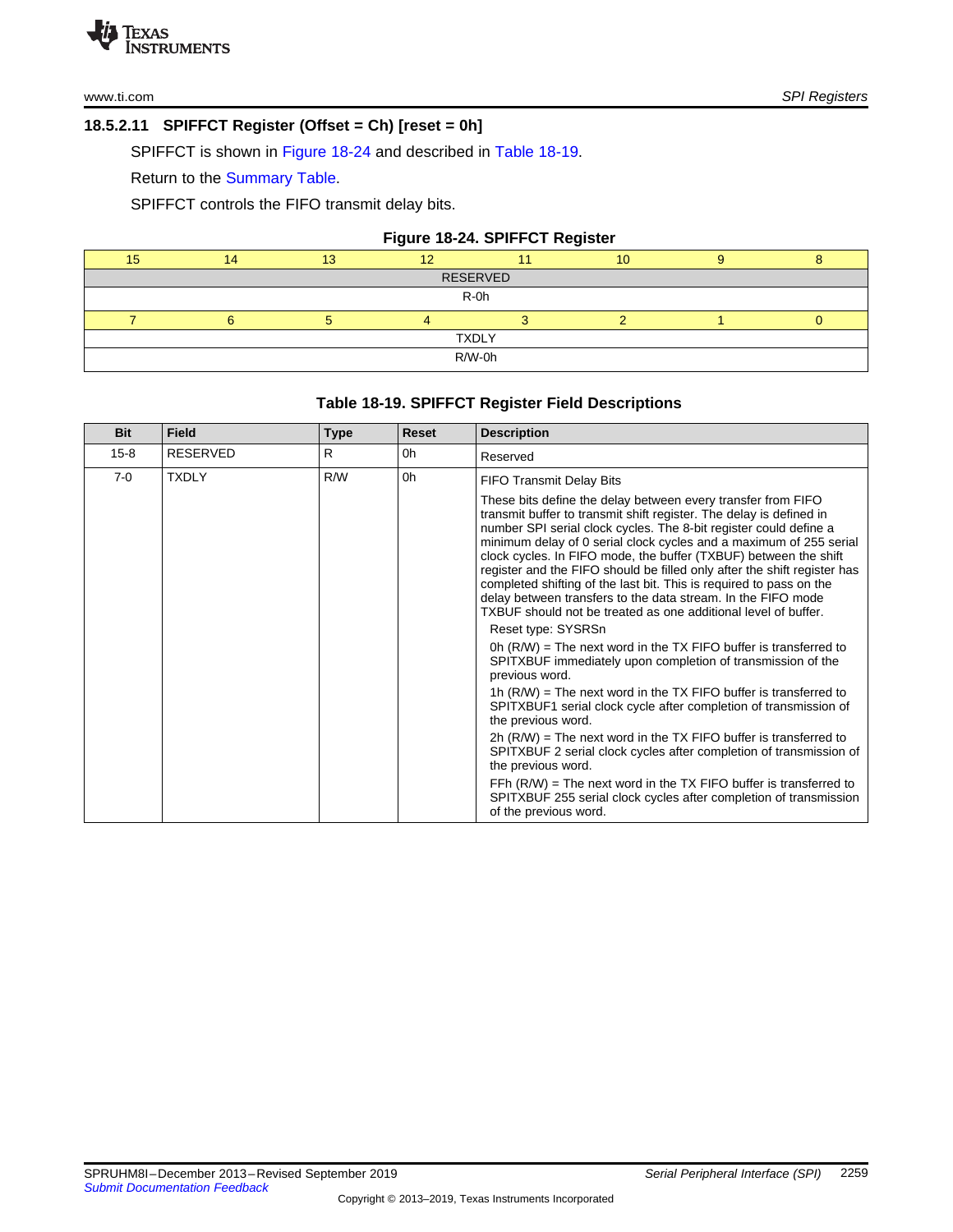# <span id="page-25-0"></span>**18.5.2.12 SPIPRI Register (Offset = Fh) [reset = 0h]**

SPIPRI is shown in [Figure](#page-25-1) 18-25 and described in Table [18-20.](#page-25-2)

Return to the [Summary](#page-10-0) Table.

SPIPRI controls auxillary functions for the SPI including emulation control, SPISTE inversion, and 3-wire control.

#### **Figure 18-25. SPIPRI Register**

<span id="page-25-1"></span>

| 15              | 14              | 13          | 12          |                 | 10 |               |                |  |  |
|-----------------|-----------------|-------------|-------------|-----------------|----|---------------|----------------|--|--|
| <b>RESERVED</b> |                 |             |             |                 |    |               |                |  |  |
| $R-0h$          |                 |             |             |                 |    |               |                |  |  |
|                 |                 |             |             |                 |    |               |                |  |  |
| <b>RESERVED</b> | <b>RESERVED</b> | <b>SOFT</b> | <b>FREE</b> | <b>RESERVED</b> |    | <b>STEINV</b> | <b>TRIWIRE</b> |  |  |
| $R-0h$          |                 | $R/W-0h$    | $R/W-0h$    | $R-0h$          |    | $R/W-0h$      | $R/W-0h$       |  |  |

# **Table 18-20. SPIPRI Register Field Descriptions**

<span id="page-25-2"></span>

| <b>Bit</b> | <b>Field</b>    | <b>Type</b> | <b>Reset</b> | <b>Description</b>                                                                                                                                                                                                                                                                                                                                                                                                                                                                                                                                                                                                                                                                                                                                                                                                                                                                                                                                                                                                                                                                                                                                                                             |
|------------|-----------------|-------------|--------------|------------------------------------------------------------------------------------------------------------------------------------------------------------------------------------------------------------------------------------------------------------------------------------------------------------------------------------------------------------------------------------------------------------------------------------------------------------------------------------------------------------------------------------------------------------------------------------------------------------------------------------------------------------------------------------------------------------------------------------------------------------------------------------------------------------------------------------------------------------------------------------------------------------------------------------------------------------------------------------------------------------------------------------------------------------------------------------------------------------------------------------------------------------------------------------------------|
| $15 - 7$   | <b>RESERVED</b> | R.          | 0h           | Reserved                                                                                                                                                                                                                                                                                                                                                                                                                                                                                                                                                                                                                                                                                                                                                                                                                                                                                                                                                                                                                                                                                                                                                                                       |
| 6          | <b>RESERVED</b> | R/W         | 0h           | Reserved                                                                                                                                                                                                                                                                                                                                                                                                                                                                                                                                                                                                                                                                                                                                                                                                                                                                                                                                                                                                                                                                                                                                                                                       |
| 5          | <b>SOFT</b>     | R/W         | 0h           | <b>Emulation Soft Run</b>                                                                                                                                                                                                                                                                                                                                                                                                                                                                                                                                                                                                                                                                                                                                                                                                                                                                                                                                                                                                                                                                                                                                                                      |
|            |                 |             |              | This bit only has an effect when the FREE bit is 0.                                                                                                                                                                                                                                                                                                                                                                                                                                                                                                                                                                                                                                                                                                                                                                                                                                                                                                                                                                                                                                                                                                                                            |
|            |                 |             |              | Reset type: SYSRSn<br>Oh $(R/W)$ = Transmission stops midway in the bit stream while<br>TSUSPEND is asserted. Once TSUSPEND is deasserted without a<br>system reset, the remainder of the bits pending in the DATBUF are<br>shifted. Example: If SPIDAT has shifted 3 out of 8 bits, the<br>communication freezes right there. However, if TSUSPEND is later<br>deasserted without resetting the SPI, SPI starts transmitting from<br>where it had stopped (fourth bit in this case) and will transmit 8 bits<br>from that point.<br>1h $(R/W)$ = If the emulation suspend occurs before the start of a<br>transmission, (that is, before the first SPICLK pulse) then the<br>transmission will not occur. If the emulation suspend occurs after<br>the start of a transmission, then the data will be shifted out to<br>completion. When the start of transmission occurs is dependent on<br>the baud rate used.<br>Standard SPI mode: Stop after transmitting the words in the shift<br>register and buffer. That is, after TXBUF and SPIDAT are empty.<br>In FIFO mode: Stop after transmitting the words in the shift register<br>and buffer. That is, after TX FIFO and SPIDAT are empty. |
| 4          | <b>FREE</b>     | R/W         | 0h           | <b>Emulation Free Run</b>                                                                                                                                                                                                                                                                                                                                                                                                                                                                                                                                                                                                                                                                                                                                                                                                                                                                                                                                                                                                                                                                                                                                                                      |
|            |                 |             |              | These bits determine what occurs when an emulation suspend<br>occurs (for example, when the debugger hits a breakpoint). The<br>peripheral can continue whatever it is doing (free-run mode) or, if in<br>stop mode, it can either stop immediately or stop when the current<br>operation (the current receive/transmit sequence) is complete.<br>Reset type: SYSRSn<br>0h $(R/W)$ = Emulation mode is selected by the SOFT bit<br>1h (R/W) = Free run, continue SPI operation regardless of suspend                                                                                                                                                                                                                                                                                                                                                                                                                                                                                                                                                                                                                                                                                           |
|            |                 |             |              | or when the suspend occurred.                                                                                                                                                                                                                                                                                                                                                                                                                                                                                                                                                                                                                                                                                                                                                                                                                                                                                                                                                                                                                                                                                                                                                                  |
| $3 - 2$    | <b>RESERVED</b> | R.          | 0h           | Reserved                                                                                                                                                                                                                                                                                                                                                                                                                                                                                                                                                                                                                                                                                                                                                                                                                                                                                                                                                                                                                                                                                                                                                                                       |